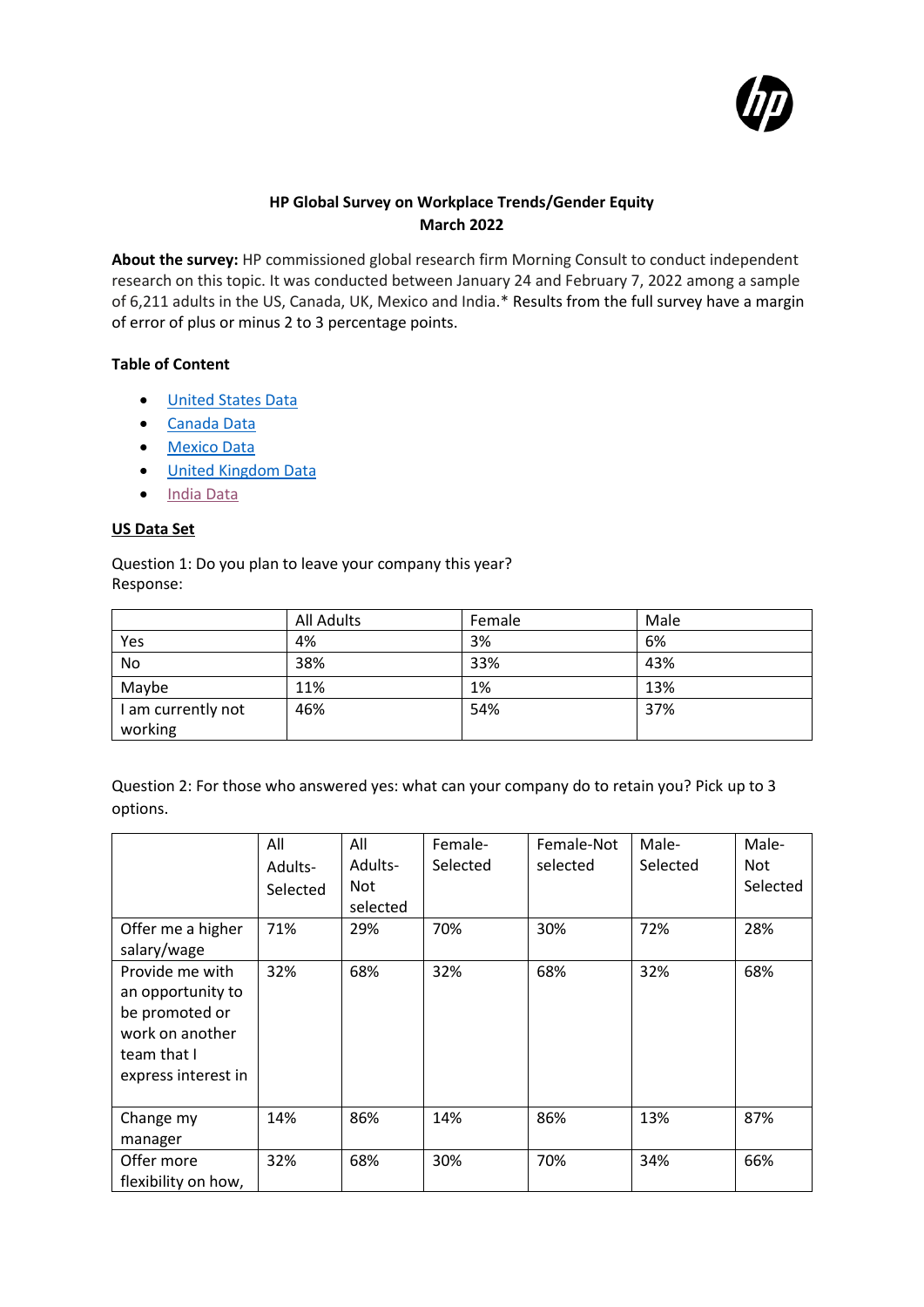

| when and where I<br>work                                                                |     |     |     |     |     |     |
|-----------------------------------------------------------------------------------------|-----|-----|-----|-----|-----|-----|
| Better work-and-<br>life balance                                                        | 37% | 63% | 30% | 70% | 41% | 59% |
| Transform<br>company culture<br>and take more<br>actions on<br>corporate<br>citizenship | 15% | 85% | 15% | 85% | 15% | 85% |
| Other, please<br>specify:                                                               | 9%  | 91% | 12% | 88% | 7%  | 93% |

Question 3: For those who answered no: what are the top reasons you want to stay? Pick up to 3 reasons.

|                                                                        | All Adults-<br>Selected | All Adults-<br><b>Not</b><br>Selected | Female-<br>Selected | Female-<br><b>Not</b><br>selected | Male-<br>Selected | Male-Not<br>selected |
|------------------------------------------------------------------------|-------------------------|---------------------------------------|---------------------|-----------------------------------|-------------------|----------------------|
| I am<br>recognized<br>for my<br>contributions                          | 18%                     | 82%                                   | 17%                 | 83%                               | 19%               | 81%                  |
| I have a<br>strong sense<br>of inclusion<br>and belonging<br>at work   | 23%                     | 77%                                   | 22%                 | 78%                               | 24%               | 76%                  |
| I have<br>opportunities<br>to grow                                     | 33%                     | 67%                                   | 29%                 | 71%                               | 37%               | 63%                  |
| My<br>company's<br>values are<br>aligned with<br>my personal<br>values | 22%                     | 78%                                   | 20%                 | 80%                               | 23%               | 77%                  |
| I have<br>flexibility to                                               | 47%                     | 53%                                   | 56%                 | 44%                               | 40%               | 60%                  |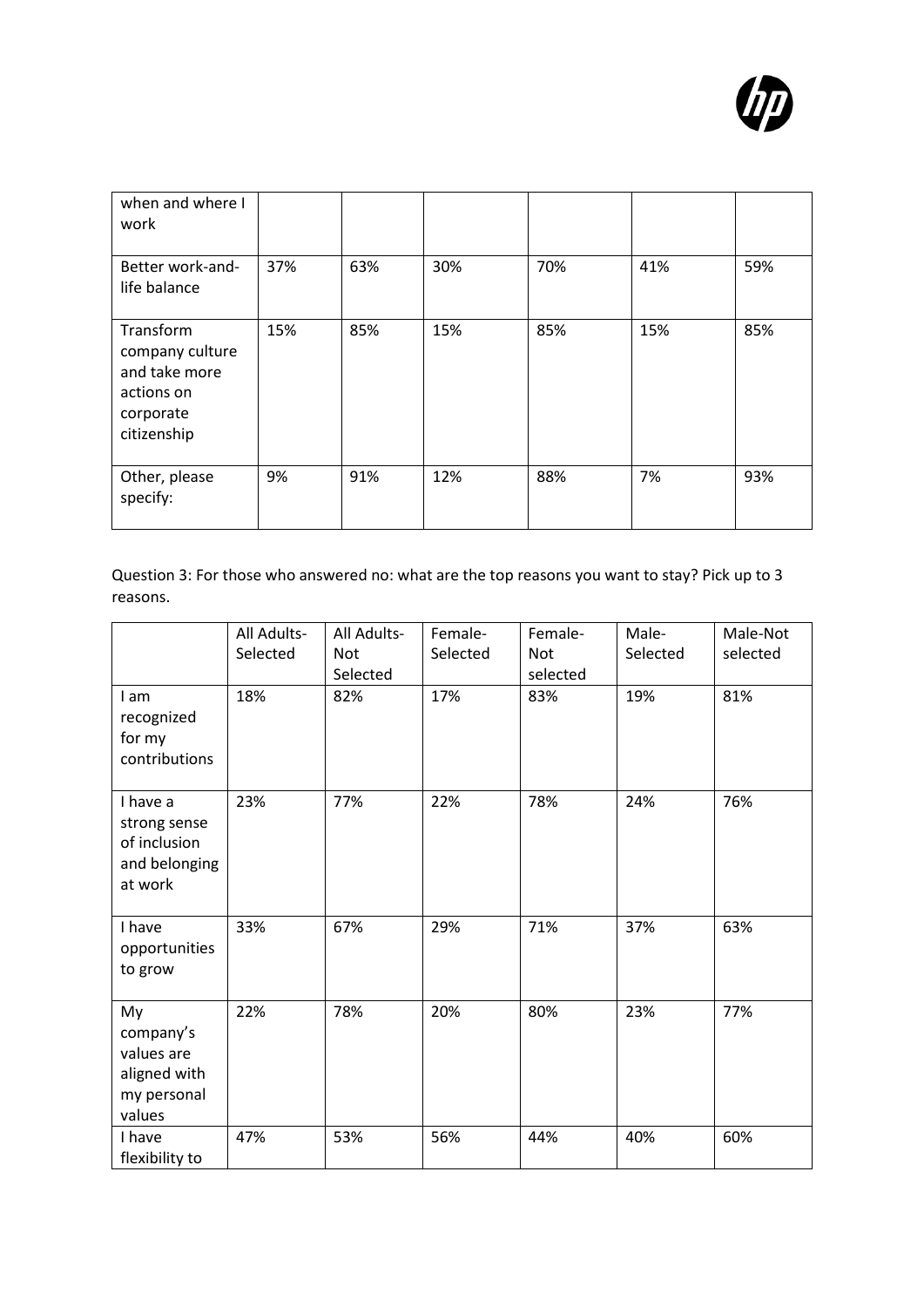

| manage work<br>and life                                          |     |     |     |     |     |     |
|------------------------------------------------------------------|-----|-----|-----|-----|-----|-----|
| My company<br>is financially<br>stable                           | 32% | 68% | 28% | 72% | 36% | 64% |
| This is not a<br>good time for<br>a career<br>change             | 29% | 71% | 29% | 71% | 29% | 71% |
| I have a very<br>competitive<br>total<br>compensation<br>package | 16% | 84% | 10% | 90% | 21% | 79% |
| Other, please<br>specify:                                        | 9%  | 91% | 9%  | 91% | 9%  | 91% |

Question 4: Did you apply for or express interest in being promoted within your company over the past year?:

|     | <b>All Adults</b> | Female | Male |
|-----|-------------------|--------|------|
| Yes | 35%               | 30%    | 38%  |
| No  | 65%               | 70%    | 62%  |

Question 5: You mentioned that you applied for or expressed interest in being promoted within your company in the past year. Why did you decide to apply or express interest in being promoted? Please select all that apply.

|                                                                        | All Adults-<br>Selected | All Adults-<br><b>Not</b><br>selected | Female-<br>selected | Female-<br>not<br>selected | Male-<br>selected | Male-not<br>selected |
|------------------------------------------------------------------------|-------------------------|---------------------------------------|---------------------|----------------------------|-------------------|----------------------|
| I feel ready to take<br>on more<br>responsibility<br>within my company | 37%                     | 63%                                   | 31%                 | 69%                        | 41%               | 59%                  |
| I am already doing<br>higher-level tasks<br>outside my role            | 35%                     | 65%                                   | 42%                 | 58%                        | 31%               | 69%                  |
| I want to be a part<br>of larger decisions<br>that significantly       | 22%                     | 78%                                   | 15%                 | 85%                        | 26%               | 74%                  |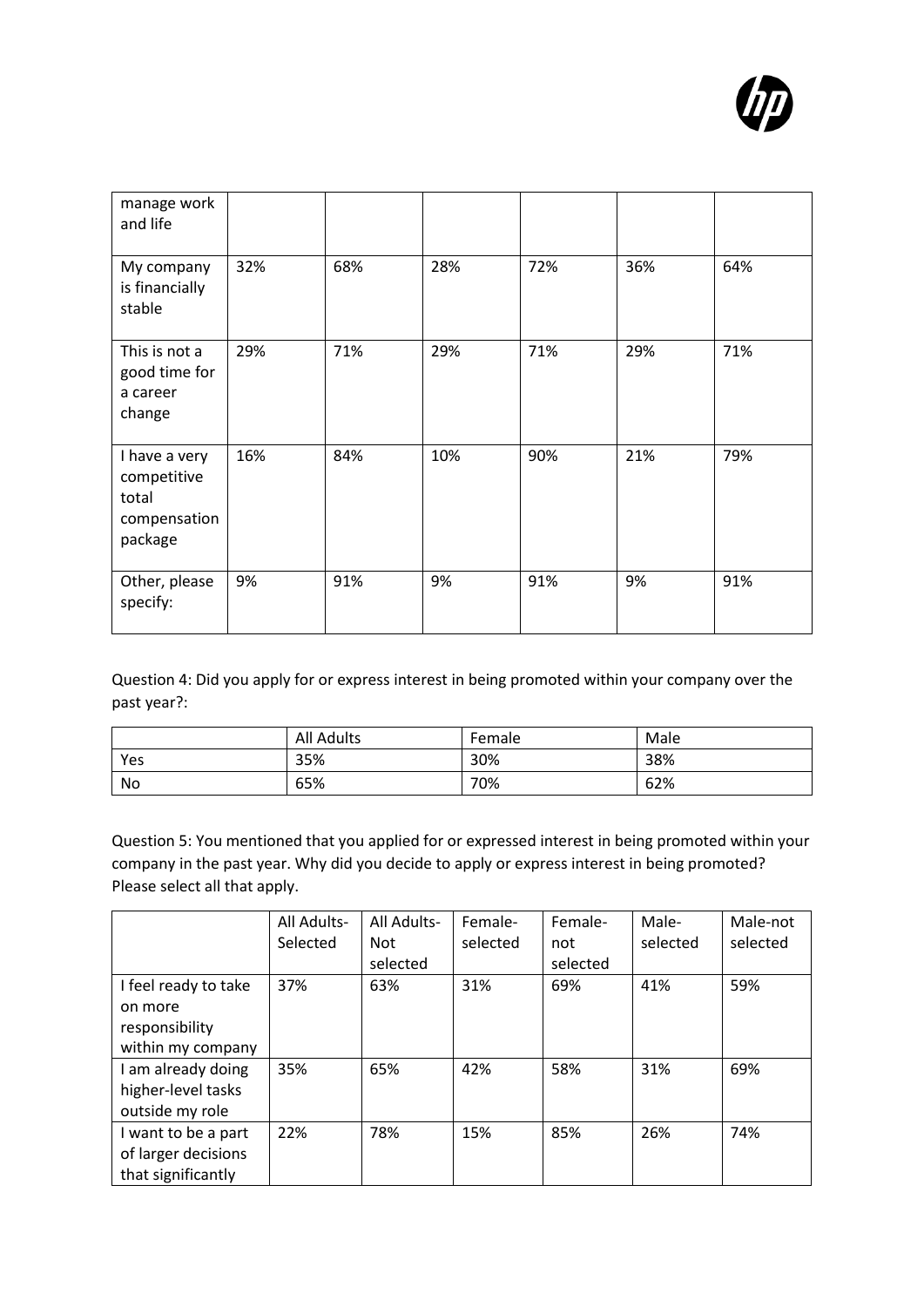

| impact the           |     |     |     |     |     |     |
|----------------------|-----|-----|-----|-----|-----|-----|
| company              |     |     |     |     |     |     |
| I want to be         | 34% | 66% | 36% | 64% | 34% | 66% |
| recognized for my    |     |     |     |     |     |     |
| effort and           |     |     |     |     |     |     |
| performance within   |     |     |     |     |     |     |
| my company           |     |     |     |     |     |     |
| I would like an      | 60% | 40% | 66% | 34% | 55% | 45% |
| increase in my       |     |     |     |     |     |     |
| income/salary        |     |     |     |     |     |     |
| It aligns with my    | 30% | 70% | 26% | 74% | 32% | 68% |
| career goals of      |     |     |     |     |     |     |
| advancing within     |     |     |     |     |     |     |
| my company           |     |     |     |     |     |     |
| I do not feel        | 12% | 88% | 11% | 89% | 13% | 87% |
| challenged enough    |     |     |     |     |     |     |
| in my current role   |     |     |     |     |     |     |
| I want to see more   | 20% | 80% | 16% | 84% | 23% | 77% |
| people like me in    |     |     |     |     |     |     |
| leadership positions |     |     |     |     |     |     |
| My                   | 24% | 76% | 22% | 78% | 25% | 75% |
| manager/supervisor   |     |     |     |     |     |     |
| encouraged me to     |     |     |     |     |     |     |
| apply                |     |     |     |     |     |     |
| Other (please        | 1%  | 99% | 1%  | 99% | 1%  | 99% |
| specify)             |     |     |     |     |     |     |

Question 6: Were you successful in receiving the promotion you applied for this past year?

|                      | All Adults | Female | Male |
|----------------------|------------|--------|------|
| Yes                  | 47%        | 40%    | 52%  |
| No                   | 27%        | 30%    | 25%  |
| Decision is not made | 26%        | 30%    | 23%  |
| yet                  |            |        |      |

Question 7: In your opinion, which type of work model will be more beneficial for advancing women and minority groups in leadership positions?

|                         | All Adults | Female | Male |
|-------------------------|------------|--------|------|
| Hybrid work model       | 30%        | 32%    | 28%  |
| (where you work in an   |            |        |      |
| office part of the time |            |        |      |
| and remotely from       |            |        |      |
| home part of the        |            |        |      |
| time)                   |            |        |      |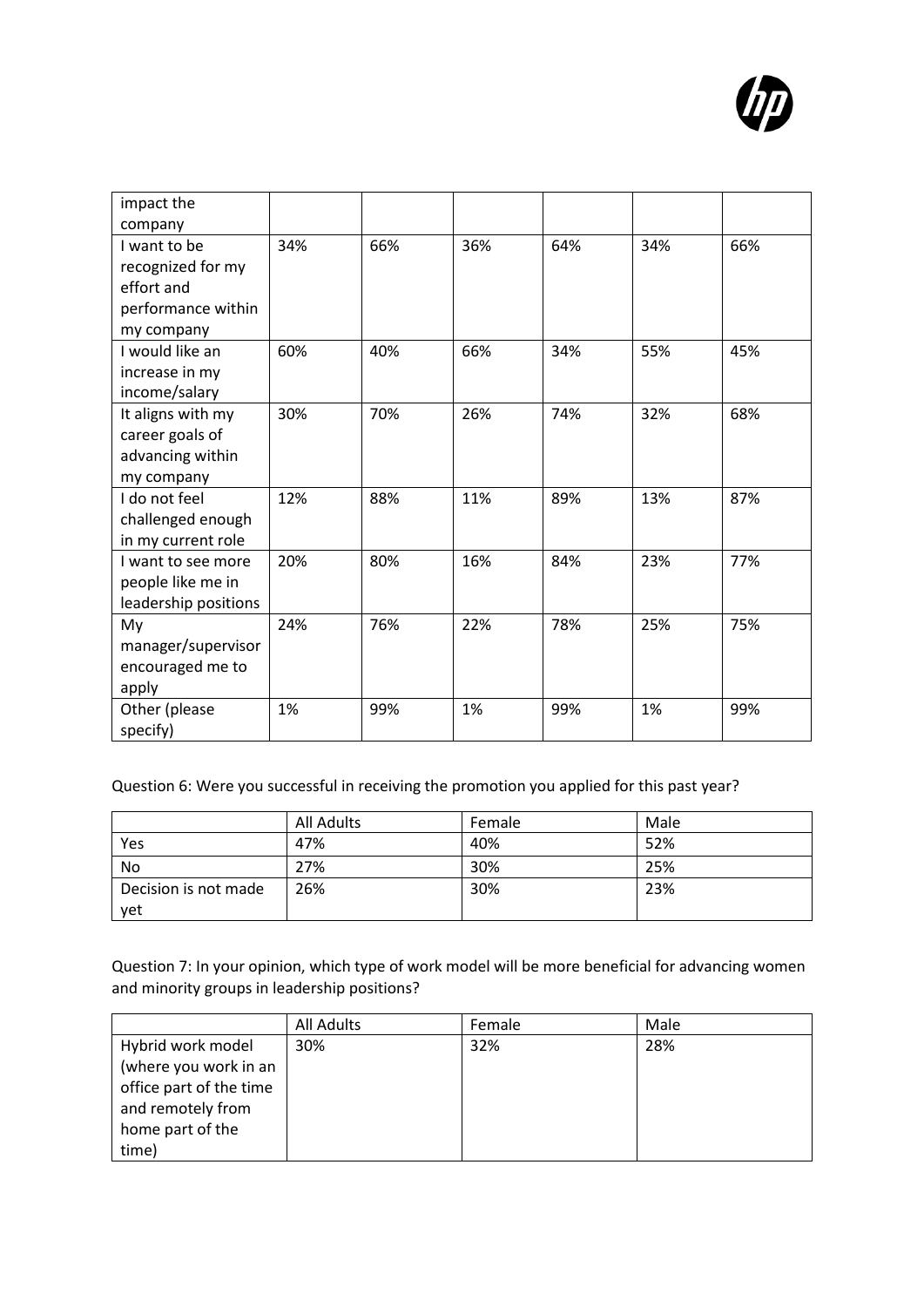

| Remote work model<br>(where you work from<br>home 100% of the<br>time)              | 17% | 18% | 17% |
|-------------------------------------------------------------------------------------|-----|-----|-----|
| In-person/office work<br>model (where you<br>work in an office 100%<br>of the time) | 30% | 27% | 32% |
| Don't know/I'm not<br>sure                                                          | 23% | 23% | 22% |

Question 8: Which of the following, if any, has negatively affected you in the workplace? Please select all that apply.

|                | All Adults- | All Adults- | Female-  | Female-not | Male-    | Male-not |
|----------------|-------------|-------------|----------|------------|----------|----------|
|                | Selected    | <b>Not</b>  | selected | selected   | selected | selected |
|                |             | selected    |          |            |          |          |
| Ageism         | 9%          | 91%         | 9%       | 91%        | 9%       | 91%      |
| Reverse        | 4%          | 96%         | 4%       | 96%        | 5%       | 95%      |
| ageism         |             |             |          |            |          |          |
| Sexism         | 8%          | 92%         | 12%      | 88%        | 5%       | 95%      |
| Racism         | 12%         | 88%         | 10%      | 90%        | 14%      | 86%      |
| Disability     | 6%          | 94%         | 5%       | 95%        | 7%       | 93%      |
| discrimination |             |             |          |            |          |          |
| Imposter       | 5%          | 95%         | 3%       | 97%        | 7%       | 93%      |
| syndrome       |             |             |          |            |          |          |
| Caregiver bias | 3%          | 97%         | 3%       | 97%        | 3%       | 97%      |
| Sexual         | 5%          | 95%         | 5%       | 95%        | 6%       | 94%      |
| orientation    |             |             |          |            |          |          |
| discrimination |             |             |          |            |          |          |
| Pay cuts due   | 22%         | 78%         | 19%      | 81%        | 25%      | 75%      |
| to COVID-19    |             |             |          |            |          |          |
| <b>Burnout</b> | 29%         | 71%         | 29%      | 71%        | 28%      | 72%      |
| Mental health  | 9%          | 91%         | 8%       | 92%        | 9%       | 91%      |
| discrimination |             |             |          |            |          |          |
| Other (please  | 2%          | 98%         | 2%       | 98%        | 3%       | 97%      |
| specify)       |             |             |          |            |          |          |
| None of the    | 42%         | 58%         | 42%      | 58%        | 42%      | 58%      |
| above          |             |             |          |            |          |          |

Question 9: How much do you agree or disagree with the following statement? My company is making more efforts in combating discrimination towards gender in the workplace than in the past.

|                | All Adults | Female | Male |
|----------------|------------|--------|------|
| Strongly agree | 26%        | 22%    | 29%  |
| Somewhat agree | 22%        | 20%    | 25%  |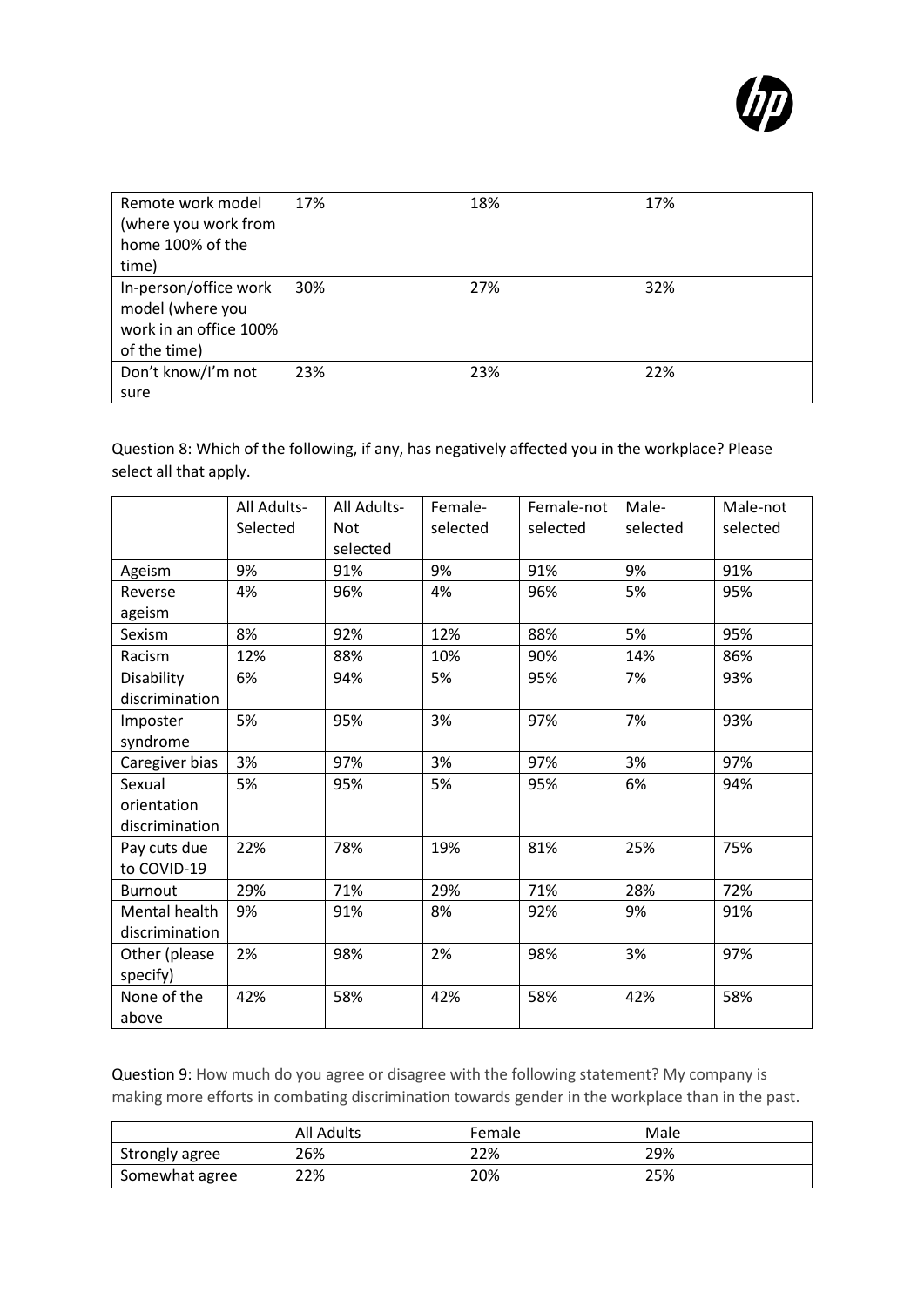

| Neutral/Neither agree | 29% | 32% | 27% |
|-----------------------|-----|-----|-----|
| nor disagree          |     |     |     |
| Somewhat disagree     | 4%  | 4%  | 4%  |
| Strongly disagree     | 4%  | 4%  | 5%  |
| Don't know/No         | 14% | 17% | 13% |
| opinion               |     |     |     |

Question 10: How much do you agree or disagree with the following statement? My company's efforts to advance diversity, equity and inclusion have waned since 2020.

|                       | <b>All Adults</b> | Female | Male |
|-----------------------|-------------------|--------|------|
| Strongly agree        | 15%               | 10%    | 18%  |
| Somewhat agree        | 17%               | 15%    | 20%  |
| Neutral/Neither agree | 30%               | 34%    | 26%  |
| nor disagree          |                   |        |      |
| Somewhat disagree     | 10%               | 10%    | 10%  |
| Strongly disagree     | 12%               | 11%    | 13%  |
| Don't know/No         | 16%               | 20%    | 13%  |
| opinion               |                   |        |      |

#### <span id="page-5-0"></span>**Canada Data Set**

Question 1: Do you plan to leave your company this year?

Response:

|                    | <b>All Adults</b> | Female | Male |
|--------------------|-------------------|--------|------|
| Yes                | 4%                | 4%     | 4%   |
| No                 | 41%               | 37%    | 46%  |
| Maybe              | 11%               | 11%    | 12%  |
| I am currently not | 43%               | 48%    | 38%  |
| working            |                   |        |      |

Question 2: For those who answered yes: what can your company do to retain you? Pick top 3 options.

|                                  | All<br>Adults-<br>selected | All<br>Adults-<br><b>Not</b> | Female-<br>Selected | Female-<br><b>Not</b><br>Selected | Male-<br>Selected | Male-Not<br>selected |
|----------------------------------|----------------------------|------------------------------|---------------------|-----------------------------------|-------------------|----------------------|
|                                  |                            | selected                     |                     |                                   |                   |                      |
| Offer me a higher<br>salary/wage | 69%                        | 31%                          | 71%                 | 29%                               | 67%               | 33%                  |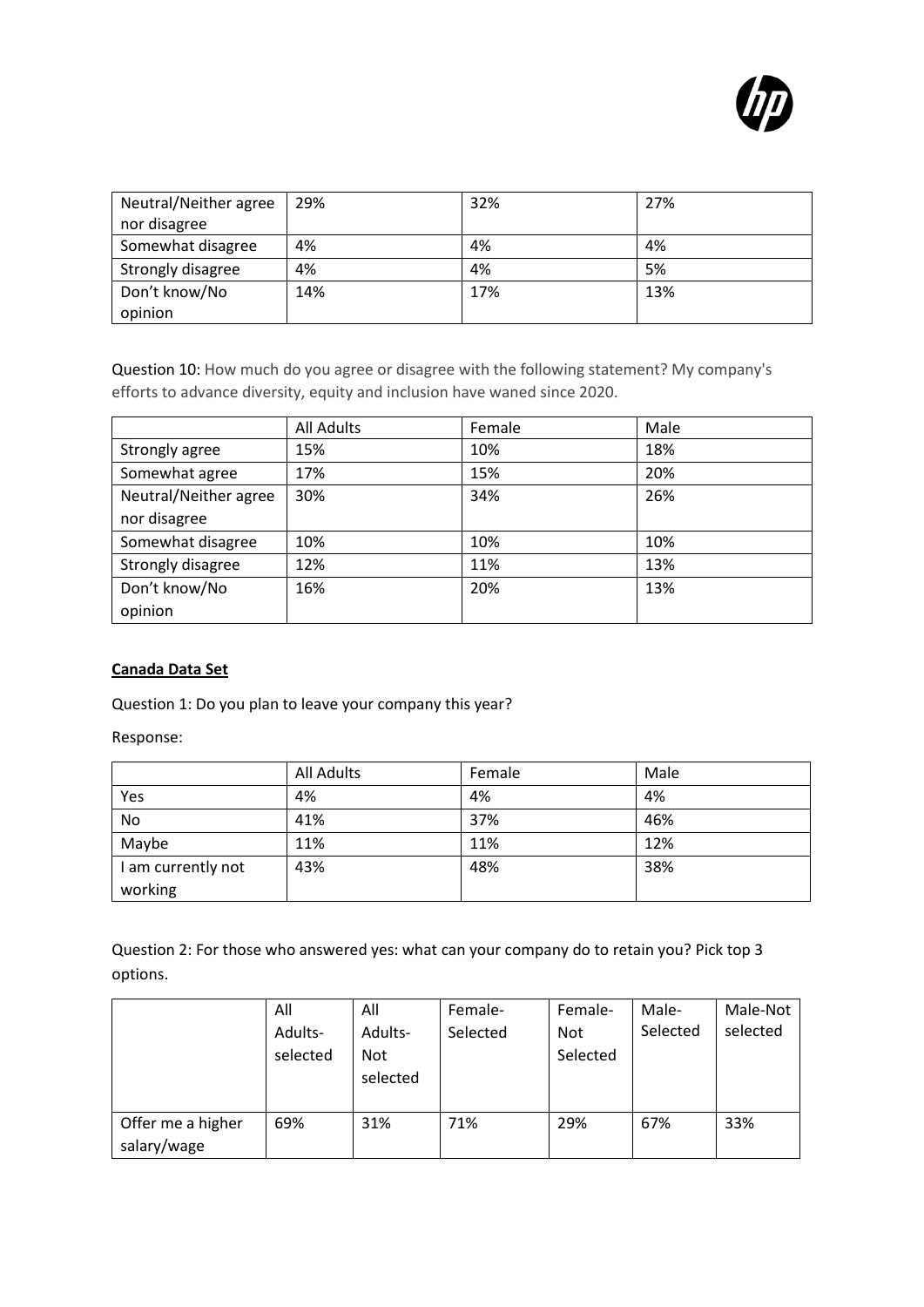

| Provide me with an<br>opportunity to be<br>promoted or work<br>on another team<br>that I express<br>interest in | 29% | 71% | 31% | 69% | 26% | 74% |
|-----------------------------------------------------------------------------------------------------------------|-----|-----|-----|-----|-----|-----|
| Change my<br>manager                                                                                            | 8%  | 92% | 9%  | 91% | 7%  | 93% |
| Offer more<br>flexibility on how,<br>when and where I<br>work                                                   | 27% | 73% | 22% | 78% | 32% | 68% |
| Better work-and-<br>life balance                                                                                | 37% | 63% | 34% | 66% | 40% | 60% |
| Transform<br>company culture<br>and take more<br>actions on<br>corporate<br>citizenship                         | 15% | 85% | 13% | 87% | 17% | 83% |
| Other, please<br>specify:                                                                                       | 10% | 90% | 10% | 90% | 10% | 90% |

Question 3: For those who answered no: what are the top reasons you want to stay? Pick top 3 reasons.

|                                                    | All Adults-     | Adults-Not      | Female-         | Female-Not      | Male-<br>Selected | Male-Not<br>selected |
|----------------------------------------------------|-----------------|-----------------|-----------------|-----------------|-------------------|----------------------|
| I am<br>recognized<br>for my<br>contribution<br>s  | selected<br>19% | Selected<br>81% | Selected<br>18% | selected<br>82% | 19%               | 81%                  |
| I have a<br>strong<br>sense of<br>inclusion<br>and | 24%             | 76%             | 28%             | 72%             | 20%               | 80%                  |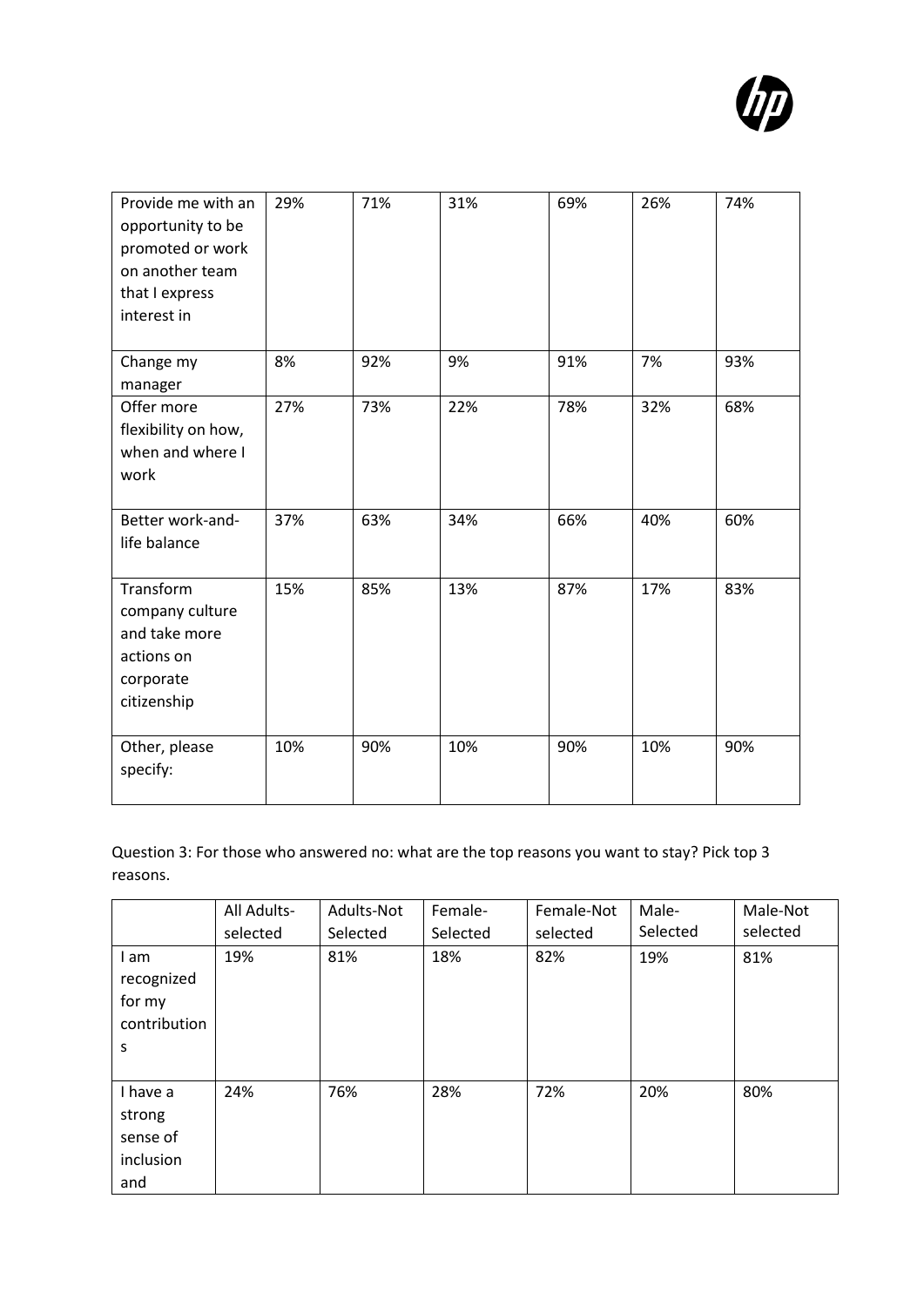

| belonging at<br>work                                                   |     |     |     |     |     |     |
|------------------------------------------------------------------------|-----|-----|-----|-----|-----|-----|
| I have<br>opportuniti<br>es to grow                                    | 27% | 73% | 23% | 77% | 31% | 69% |
| My<br>company's<br>values are<br>aligned with<br>my personal<br>values | 15% | 85% | 20% | 80% | 11% | 89% |
| I have<br>flexibility to<br>manage<br>work and<br>life                 | 44% | 56% | 53% | 47% | 37% | 63% |
| My<br>company is<br>financially<br>stable                              | 35% | 65% | 26% | 74% | 43% | 57% |
| This is not a<br>good time<br>for a career<br>change                   | 35% | 65% | 32% | 68% | 37% | 63% |
| I have a<br>very<br>competitive<br>total<br>compensati<br>on package   | 19% | 81% | 16% | 84% | 22% | 78% |
| Other,<br>please<br>specify:                                           | 10% | 90% | 12% | 88% | 8%  | 92% |

Question 4: Did you apply for or express interest in being promoted within your company over the past year?: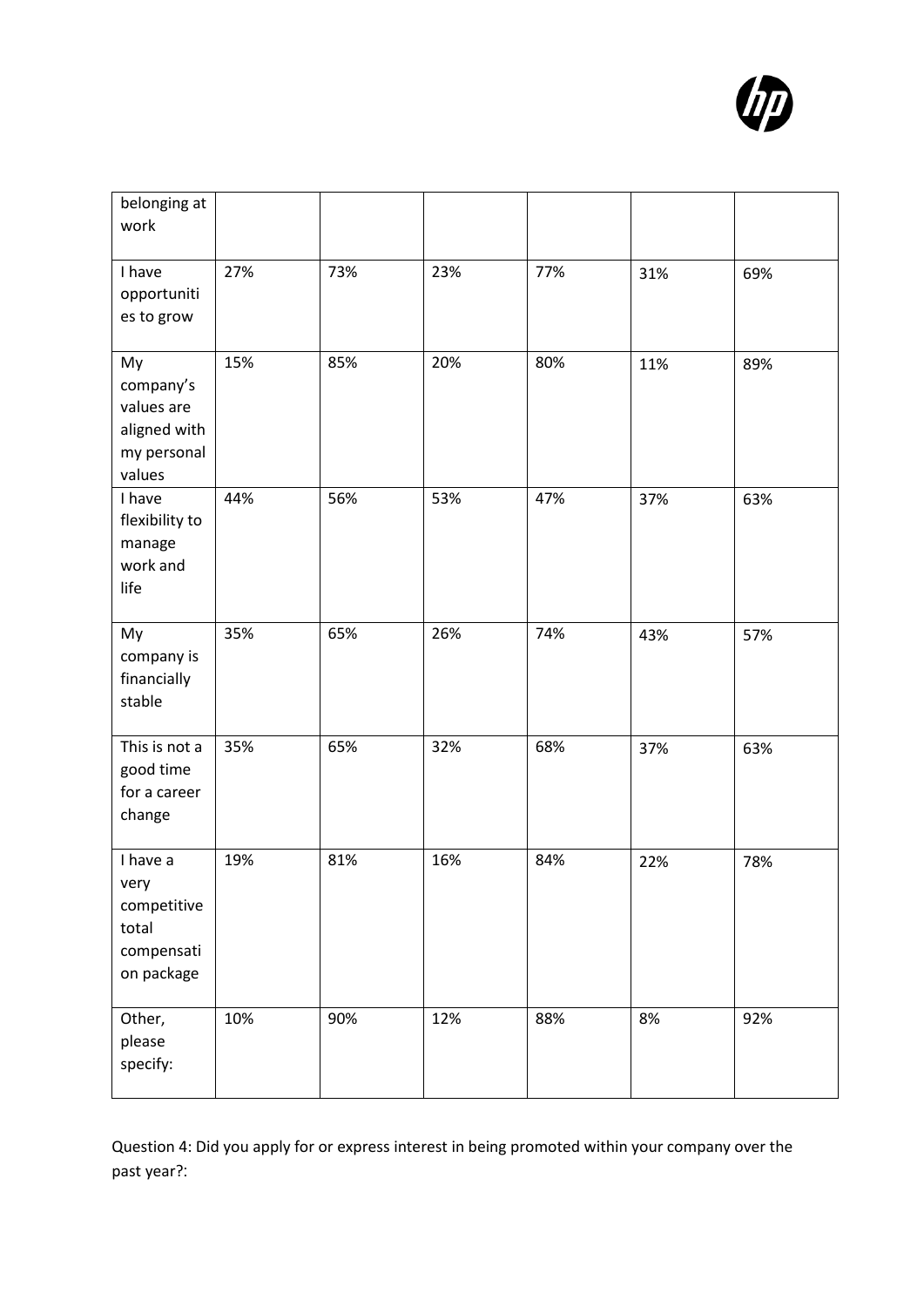

|     | <b>All Adults</b> | Female | Male |
|-----|-------------------|--------|------|
| Yes | 27%               | 25%    | 30%  |
| No  | 73%               | 75%    | 70%  |

Question 5: You mentioned that you applied for or expressed interest in being promoted within your company in the past year. Why did you decide to apply or express interest in being promoted? Please select all that apply.

|                   | All Adults- | All Adults- | Female-  | Female-not | Male-    | Male-not |
|-------------------|-------------|-------------|----------|------------|----------|----------|
|                   | Selected    | Not         | selected | selected   | selected | selected |
|                   |             | Selected    |          |            |          |          |
| I feel ready to   | 41%         | 59%         | 41%      | 59%        | 40%      | 60%      |
| take on more      |             |             |          |            |          |          |
| responsibility    |             |             |          |            |          |          |
| within my         |             |             |          |            |          |          |
| company           |             |             |          |            |          |          |
| I am already      | 28%         | 72%         | 37%      | 63%        | 22%      | 78%      |
| doing higher-     |             |             |          |            |          |          |
| level tasks       |             |             |          |            |          |          |
| outside my role   |             |             |          |            |          |          |
| I want to be a    | 25%         | 75%         | 26%      | 74%        | 25%      | 75%      |
| part of larger    |             |             |          |            |          |          |
| decisions that    |             |             |          |            |          |          |
| significantly     |             |             |          |            |          |          |
| impact the        |             |             |          |            |          |          |
| company           |             |             |          |            |          |          |
| I want to be      | 33%         | 67%         | 41%      | 59%        | 27%      | 73%      |
| recognized for    |             |             |          |            |          |          |
| my effort and     |             |             |          |            |          |          |
| performance       |             |             |          |            |          |          |
| within my         |             |             |          |            |          |          |
| company           |             |             |          |            |          |          |
| I would like an   | 52%         | 48%         | 62%      | 38%        | 45%      | 55%      |
| increase in my    |             |             |          |            |          |          |
| income/salary     |             |             |          |            |          |          |
| It aligns with my | 36%         | 64%         | 38%      | 62%        | 34%      | 66%      |
| career goals of   |             |             |          |            |          |          |
| advancing within  |             |             |          |            |          |          |
| my company        |             |             |          |            |          |          |
| I do not feel     | 21%         | 79%         | 29%      | 71%        | 16%      | 84%      |
| challenged        |             |             |          |            |          |          |
| enough in my      |             |             |          |            |          |          |
| current role      |             |             |          |            |          |          |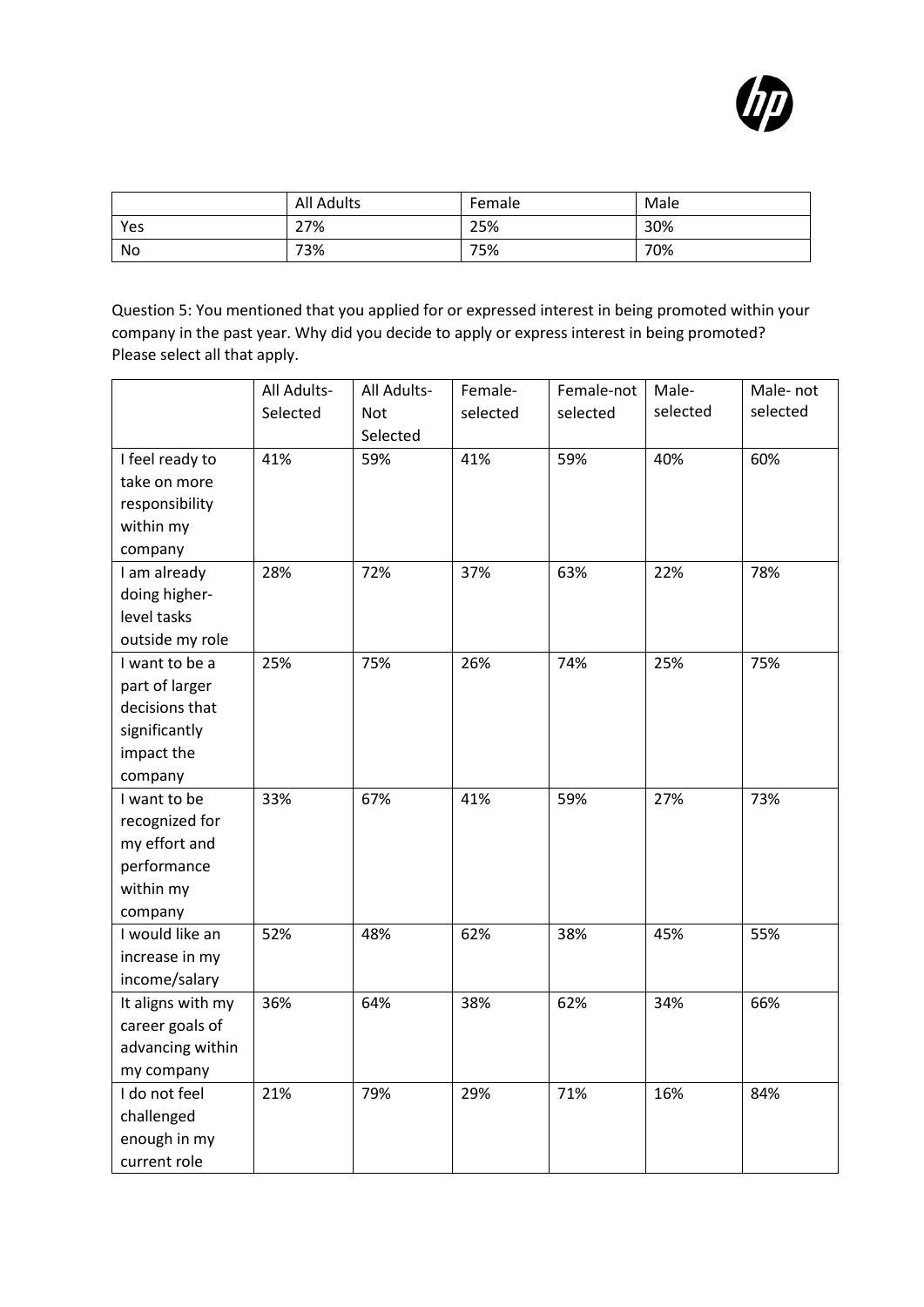

| I want to see    | 27% | 73% | 28% | 72%  | 25% | 75% |
|------------------|-----|-----|-----|------|-----|-----|
| more people like |     |     |     |      |     |     |
| me in leadership |     |     |     |      |     |     |
| positions        |     |     |     |      |     |     |
| My               | 27% | 73% | 27% | 73%  | 26% | 74% |
| manager/supervi  |     |     |     |      |     |     |
| sor encouraged   |     |     |     |      |     |     |
| me to apply      |     |     |     |      |     |     |
| Other (please    | 1%  | 99% | 0%  | 100% | 1%  | 99% |
| specify)         |     |     |     |      |     |     |

Question 6: Were you successful in receiving the promotion you applied for this past year?

|                      | All Adults | Female | Male |
|----------------------|------------|--------|------|
| Yes                  | 43%        | 29%    | 52%  |
| No                   | 29%        | 27%    | 30%  |
| Decision is not made | 28%        | 43%    | 17%  |
| yet                  |            |        |      |

Question 7: In your opinion, which type of work model will be more beneficial for advancing women and minority groups in leadership positions?

|                                                                                                                         | <b>All Adults</b> | Female | Male |
|-------------------------------------------------------------------------------------------------------------------------|-------------------|--------|------|
| Hybrid work model<br>(where you work in an<br>office part of the time<br>and remotely from<br>home part of the<br>time) | 36%               | 43%    | 29%  |
| Remote work model<br>(where you work from<br>home 100% of the<br>time)                                                  | 17%               | 17%    | 17%  |
| In-person/office work<br>model (where you<br>work in an office 100%<br>of the time)                                     | 26%               | 18%    | 32%  |
| Don't know/I'm not<br>sure                                                                                              | 21%               | 22%    | 21%  |

Question 8: Which of the following, if any, has negatively affected you in the workplace? Please select all that apply.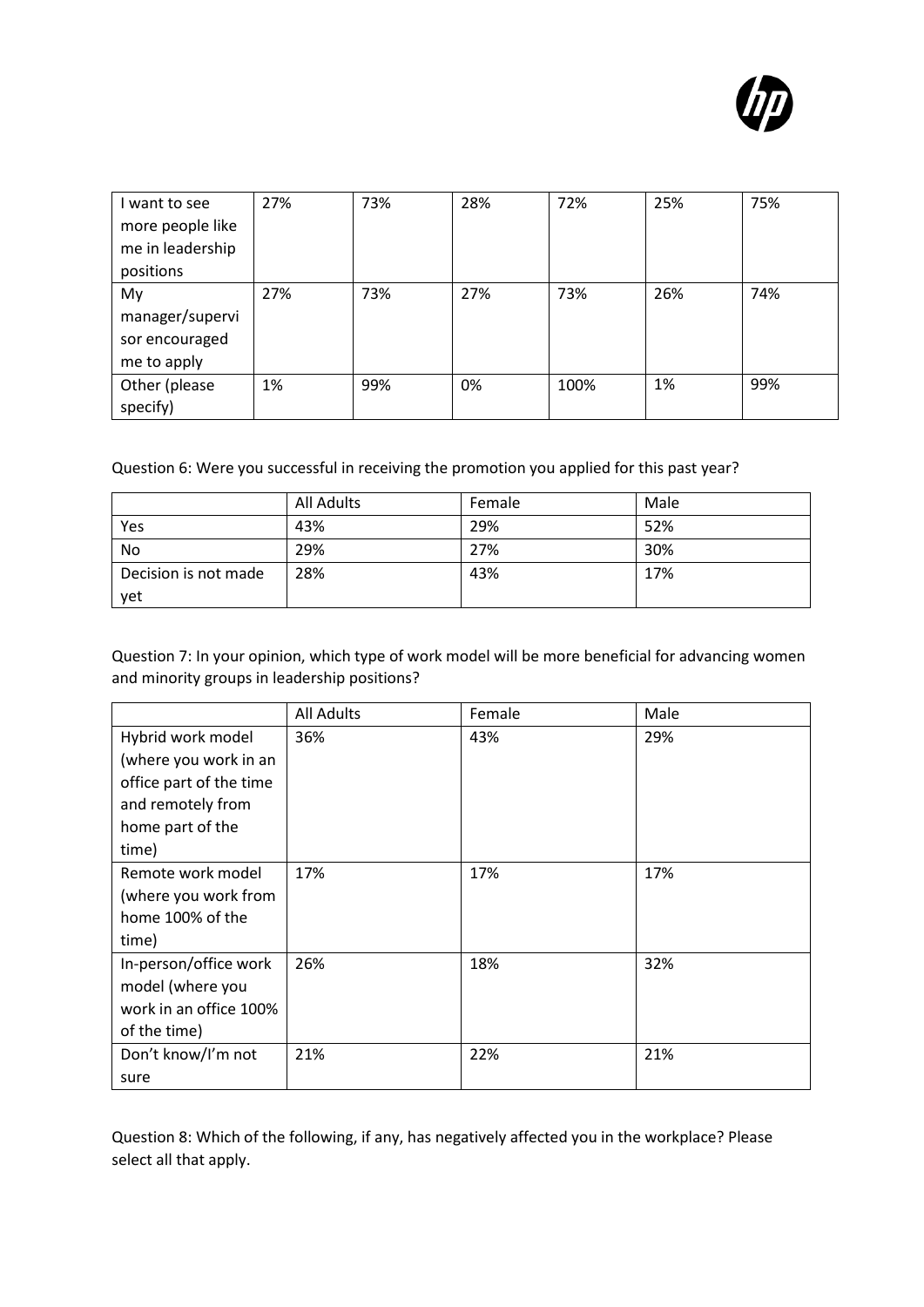

|                | All Adults- | Adults-not | Female-  | Female-not | Male-    | Male-not |
|----------------|-------------|------------|----------|------------|----------|----------|
|                | selected    | selected   | selected | selected   | selected | selected |
| Ageism         | 5%          | 95%        | 7%       | 93%        | 3%       | 97%      |
| Reverse        | 3%          | 97%        | 3%       | 97%        | 3%       | 97%      |
| ageism         |             |            |          |            |          |          |
| Sexism         | 8%          | 92%        | 13%      | 87%        | 4%       | 96%      |
| Racism         | 9%          | 91%        | 7%       | 93%        | 12%      | 88%      |
| Disability     | 4%          | 96%        | 4%       | 96%        | 4%       | 96%      |
| discriminati   |             |            |          |            |          |          |
| on             |             |            |          |            |          |          |
| Imposter       | 5%          | 95%        | 8%       | 92%        | 2%       | 98%      |
| syndrome       |             |            |          |            |          |          |
| Caregiver      | 3%          | 97%        | 6%       | 94%        | 1%       | 99%      |
| bias           |             |            |          |            |          |          |
| Sexual         | 4%          | 96%        | 4%       | 96%        | 4%       | 96%      |
| orientation    |             |            |          |            |          |          |
| discriminati   |             |            |          |            |          |          |
| on             |             |            |          |            |          |          |
| Pay cuts       | 18%         | 82%        | 20%      | 80%        | 16%      | 84%      |
| due to         |             |            |          |            |          |          |
| COVID-19       |             |            |          |            |          |          |
| <b>Burnout</b> | 30%         | 70%        | 36%      | 64%        | 24%      | 76%      |
| Mental         | 9%          | 91%        | 10%      | 90%        | 7%       | 93%      |
| health         |             |            |          |            |          |          |
| discriminati   |             |            |          |            |          |          |
| on             |             |            |          |            |          |          |
| Other          | 5%          | 95%        | 5%       | 95%        | 4%       | 96%      |
| (please        |             |            |          |            |          |          |
| specify)       |             |            |          |            |          |          |
| None of the    | 47%         | 53%        | 42%      | 58%        | 51%      | 49%      |
| above          |             |            |          |            |          |          |

Question 9: How much do you agree or disagree with the following statement? My company is making more efforts in combating discrimination towards gender in the workplace than in the past.

|                       | All Adults | Female | Male |
|-----------------------|------------|--------|------|
| Strongly agree        | 24%        | 24%    | 23%  |
| Somewhat agree        | 25%        | 20%    | 29%  |
| Neutral/Neither agree | 30%        | 31%    | 28%  |
| nor disagree          |            |        |      |
| Somewhat disagree     | 4%         | 5%     | 4%   |
| Strongly disagree     | 3%         | 5%     | 2%   |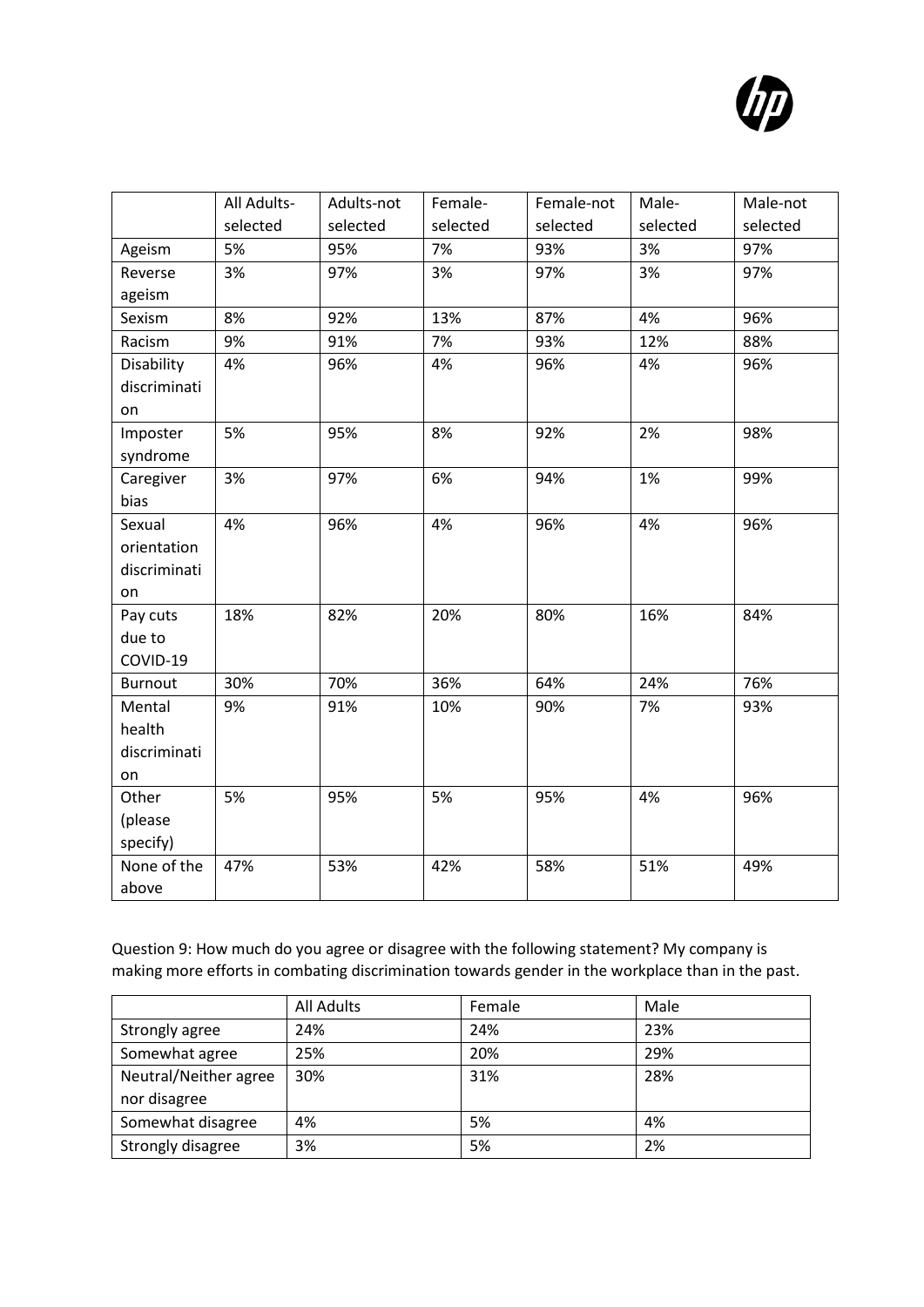

| Don't know/No | 14% | 15% | 13% |
|---------------|-----|-----|-----|
| opinion       |     |     |     |

Question 10: How much do you agree or disagree with the following statement? My company's efforts to advance diversity, equity and inclusion have waned since 2020.

|                       | <b>All Adults</b> | Female | Male |
|-----------------------|-------------------|--------|------|
| Strongly agree        | 14%               | 17%    | 10%  |
| Somewhat agree        | 20%               | 14%    | 25%  |
| Neutral/Neither agree | 32%               | 31%    | 33%  |
| nor disagree          |                   |        |      |
| Somewhat disagree     | 8%                | 9%     | 8%   |
| Strongly disagree     | 12%               | 13%    | 11%  |
| Don't know/No         | 14%               | 16%    | 12%  |
| opinion               |                   |        |      |

### <span id="page-11-0"></span>**Mexico Data Set**

Question 1: Do you plan to leave your company this year?

Response:

|                    | All Adults | Female | Male |
|--------------------|------------|--------|------|
| Yes                | 3%         | 2%     | 4%   |
| No                 | 51%        | 43%    | 59%  |
| Maybe              | 12%        | 9%     | 14%  |
| I am currently not | 34%        | 46%    | 22%  |
| working            |            |        |      |

Question 2: For those who answered yes: what can your company do to retain you? Pick top 3 options.

|                    | All      | All      | Female-  | Female-Not | Male-    | Male-Not |
|--------------------|----------|----------|----------|------------|----------|----------|
|                    | Adults-  | Adults-  | Selected | Selected   | Selected | selected |
|                    | selected | Not      |          |            |          |          |
|                    |          | selected |          |            |          |          |
|                    |          |          |          |            |          |          |
| Offer me a higher  | 58%      | 42%      | 56%      | 44%        | 60%      | 40%      |
| salary/wage        |          |          |          |            |          |          |
| Provide me with an | 35%      | 65%      | 33%      | 67%        | 36%      | 64%      |
| opportunity to be  |          |          |          |            |          |          |
| promoted or work   |          |          |          |            |          |          |
| on another team    |          |          |          |            |          |          |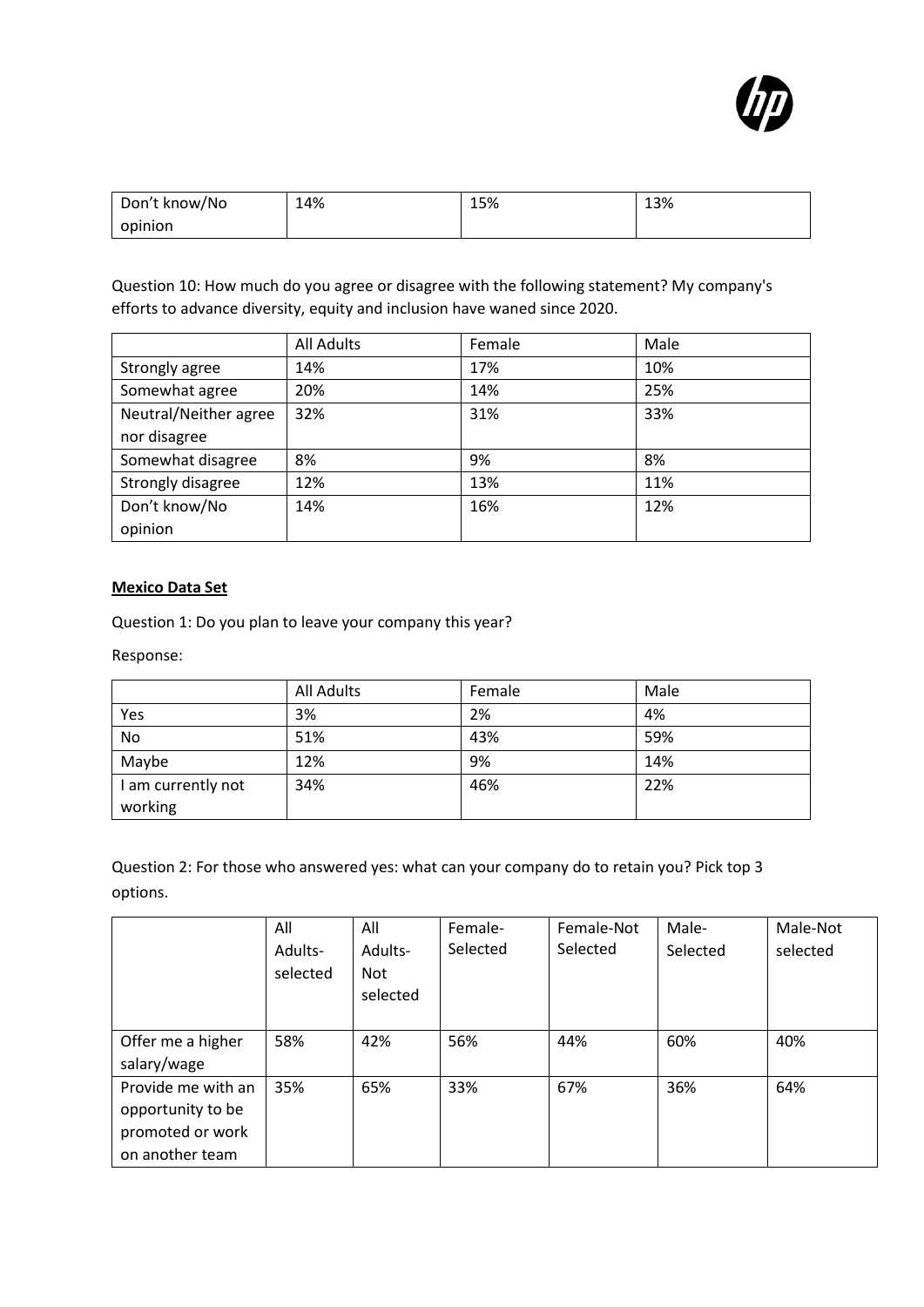

| that I express                                                                          |     |     |     |     |     |     |
|-----------------------------------------------------------------------------------------|-----|-----|-----|-----|-----|-----|
| interest in                                                                             |     |     |     |     |     |     |
| Change my<br>manager                                                                    | 11% | 89% | 6%  | 94% | 15% | 85% |
| Offer more<br>flexibility on how,<br>when and where I<br>work                           | 19% | 81% | 22% | 78% | 16% | 84% |
| Better work-and-<br>life balance                                                        | 40% | 60% | 38% | 62% | 41% | 59% |
| Transform<br>company culture<br>and take more<br>actions on<br>corporate<br>citizenship | 15% | 85% | 9%  | 91% | 18% | 82% |
| Other, please<br>specify:                                                               | 4%  | 96% | 6%  | 94% | 2%  | 98% |

Question 3: For those who answered no: what are the top reasons you want to stay? Pick top 3 reasons.

|                                                                            | All Adults- | Adults-Not | Female-  | Female-Not | Male-    | Male-Not |
|----------------------------------------------------------------------------|-------------|------------|----------|------------|----------|----------|
|                                                                            | selected    | Selected   | Selected | selected   | Selected | selected |
| I am<br>recognized<br>for my<br>contribution<br>S                          | 22%         | 78%        | 22%      | 78%        | 21%      | 79%      |
| I have a<br>strong<br>sense of<br>inclusion<br>and<br>belonging at<br>work | 17%         | 83%        | 16%      | 84%        | 17%      | 83%      |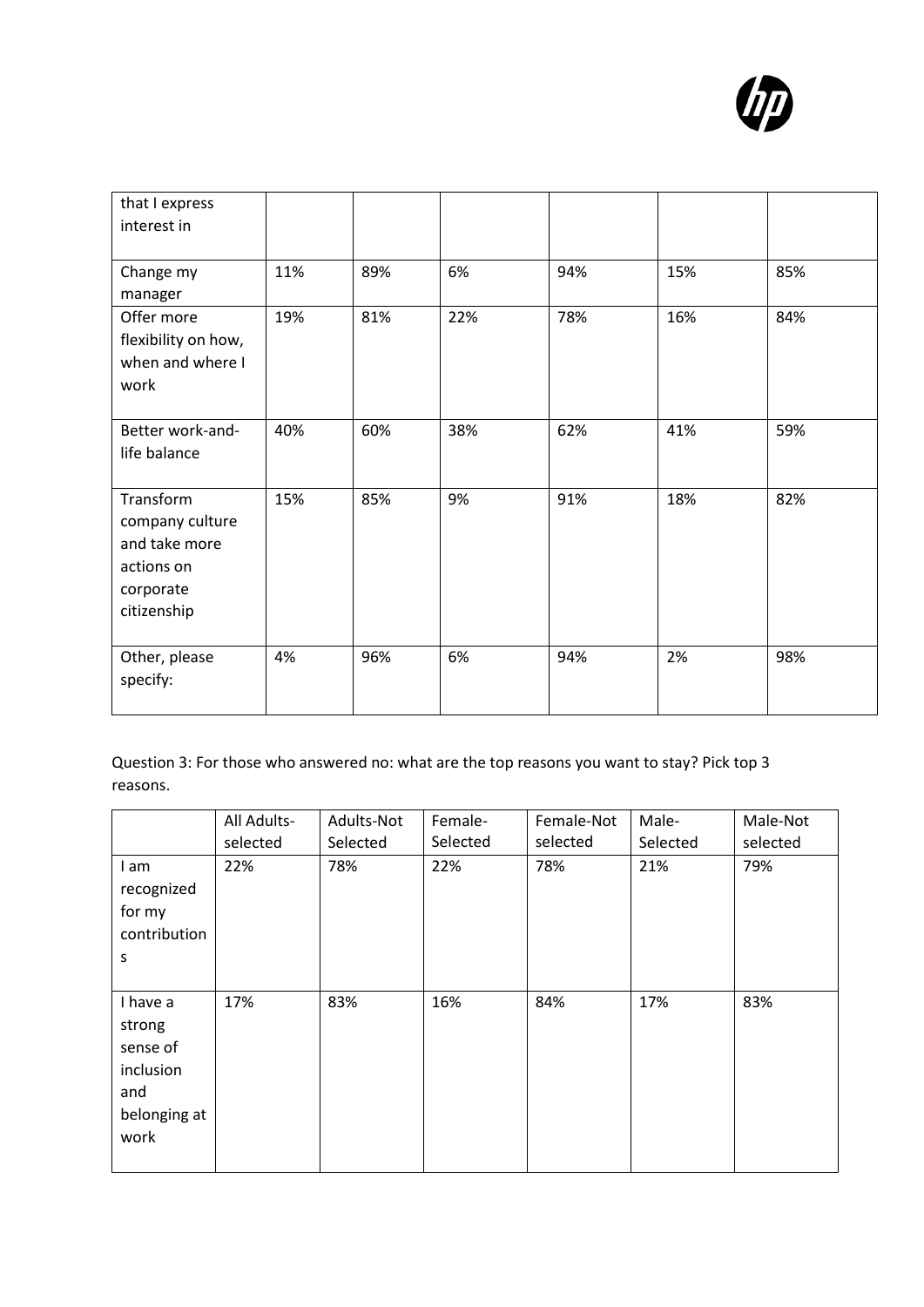

| I have<br>opportuniti<br>es to grow                                    | 43% | 57% | 44% | 56% | 42% | 58% |
|------------------------------------------------------------------------|-----|-----|-----|-----|-----|-----|
| My<br>company's<br>values are<br>aligned with<br>my personal<br>values | 17% | 83% | 19% | 81% | 16% | 84% |
| I have<br>flexibility to<br>manage<br>work and<br>life                 | 39% | 61% | 40% | 60% | 38% | 62% |
| My<br>company is<br>financially<br>stable                              | 34% | 66% | 32% | 68% | 35% | 65% |
| This is not a<br>good time<br>for a career<br>change                   | 32% | 68% | 29% | 71% | 34% | 66% |
| I have a<br>very<br>competitive<br>total<br>compensati<br>on package   | 9%  | 91% | 8%  | 92% | 9%  | 91% |
| Other,<br>please<br>specify:                                           | 2%  | 98% | 3%  | 97% | 2%  | 98% |

Question 4: Did you apply for or express interest in being promoted within your company over the past year?:

|     | <b>All Adults</b> | Female | Male |
|-----|-------------------|--------|------|
| Yes | 44%               | 44%    | 45%  |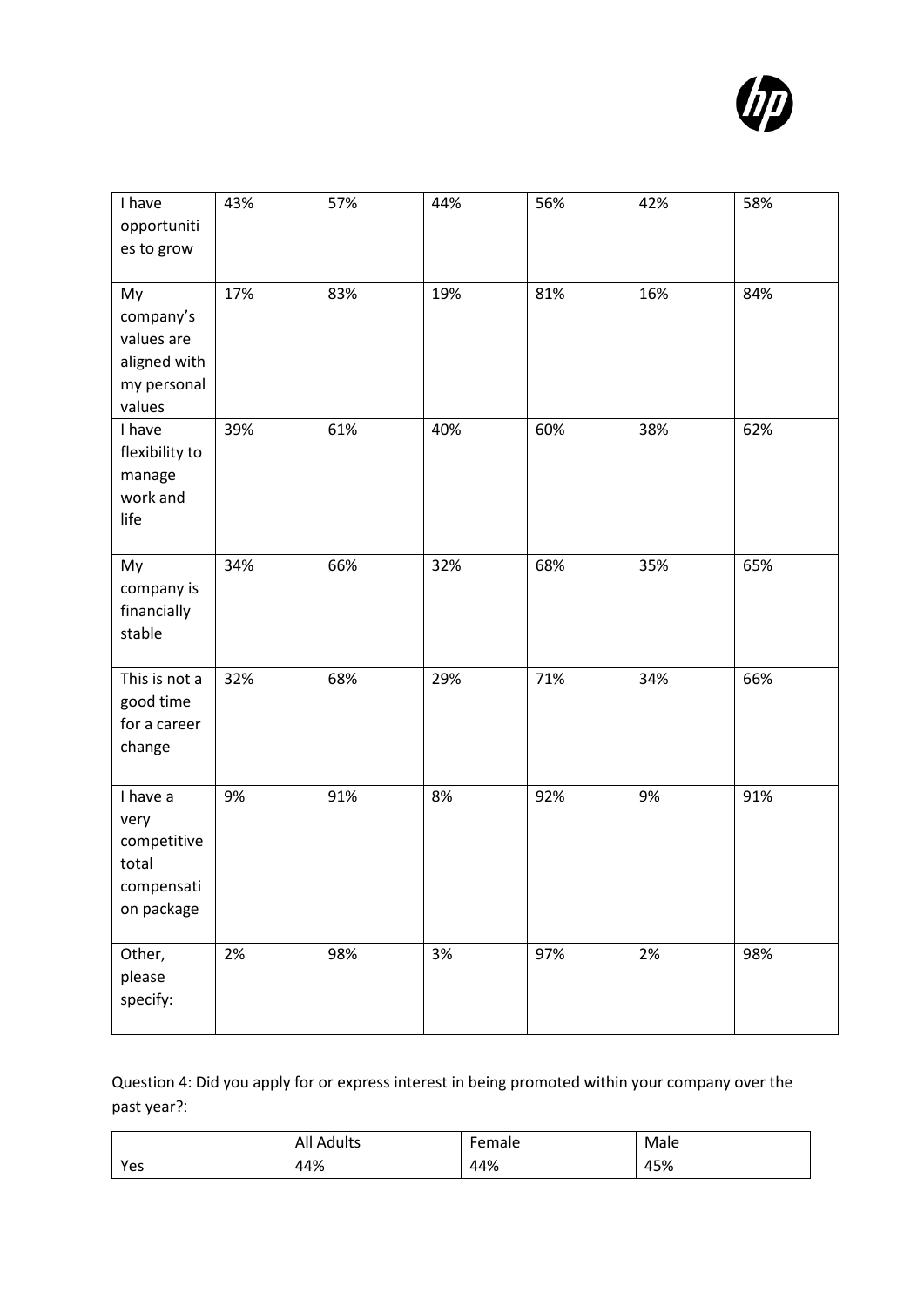

| Nc.<br>つつび |
|------------|
|------------|

Question 5: You mentioned that you applied for or expressed interest in being promoted within your company in the past year. Why did you decide to apply or express interest in being promoted? Please select all that apply.

|                   | All Adults- | All Adults- | Female-  | Female-not | Male-    | Male-not |
|-------------------|-------------|-------------|----------|------------|----------|----------|
|                   | Selected    | <b>Not</b>  | selected | selected   | selected | selected |
|                   |             | Selected    |          |            |          |          |
| I feel ready to   | 39%         | 61%         | 39%      | 61%        | 40%      | 60%      |
| take on more      |             |             |          |            |          |          |
| responsibility    |             |             |          |            |          |          |
| within my         |             |             |          |            |          |          |
| company           |             |             |          |            |          |          |
| I am already      | 23%         | 77%         | 17%      | 83%        | 27%      | 73%      |
| doing higher-     |             |             |          |            |          |          |
| level tasks       |             |             |          |            |          |          |
| outside my role   |             |             |          |            |          |          |
| I want to be a    | 25%         | 75%         | 19%      | 81%        | 29%      | 71%      |
| part of larger    |             |             |          |            |          |          |
| decisions that    |             |             |          |            |          |          |
| significantly     |             |             |          |            |          |          |
| impact the        |             |             |          |            |          |          |
| company           |             |             |          |            |          |          |
| I want to be      | 30%         | 70%         | 33%      | 67%        | 29%      | 71%      |
| recognized for    |             |             |          |            |          |          |
| my effort and     |             |             |          |            |          |          |
| performance       |             |             |          |            |          |          |
| within my         |             |             |          |            |          |          |
| company           |             |             |          |            |          |          |
| I would like an   | 52%         | 48%         | 52%      | 48%        | 51%      | 49%      |
| increase in my    |             |             |          |            |          |          |
| income/salary     |             |             |          |            |          |          |
| It aligns with my | 26%         | 74%         | 23%      | 77%        | 27%      | 73%      |
| career goals of   |             |             |          |            |          |          |
| advancing within  |             |             |          |            |          |          |
| my company        |             |             |          |            |          |          |
| I do not feel     | 10%         | 90%         | 5%       | 95%        | 14%      | 86%      |
| challenged        |             |             |          |            |          |          |
| enough in my      |             |             |          |            |          |          |
| current role      |             |             |          |            |          |          |
| I want to see     | 19%         | 81%         | 18%      | 82%        | 20%      | 80%      |
| more people like  |             |             |          |            |          |          |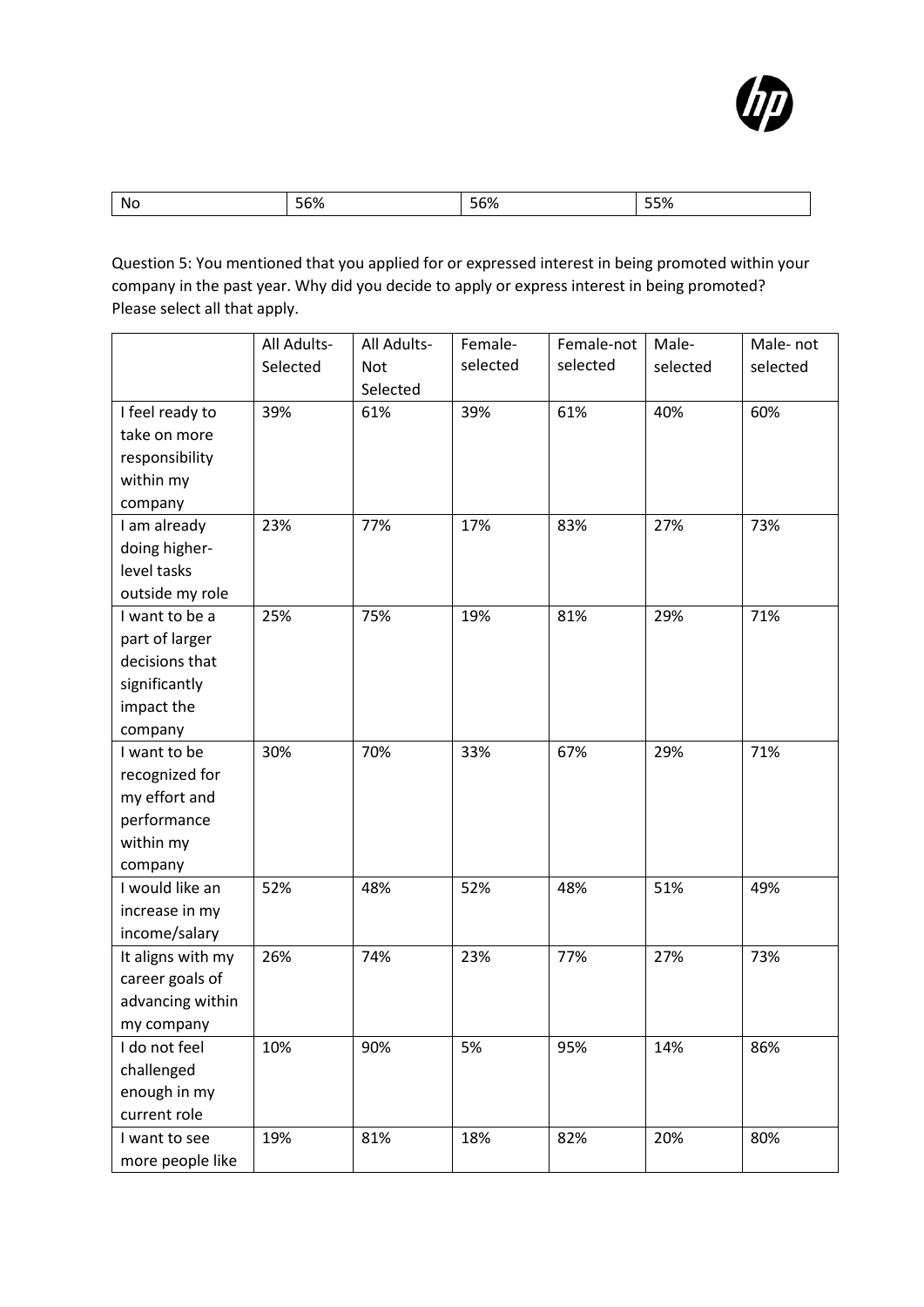

| me in leadership |     |      |     |     |     |      |
|------------------|-----|------|-----|-----|-----|------|
| positions        |     |      |     |     |     |      |
| My               | 16% | 84%  | 20% | 80% | 14% | 86%  |
| manager/supervi  |     |      |     |     |     |      |
| sor encouraged   |     |      |     |     |     |      |
| me to apply      |     |      |     |     |     |      |
| Other (please    | 0%  | 100% | 1%  | 99% | 0%  | 100% |
| specify)         |     |      |     |     |     |      |

Question 6: Were you successful in receiving the promotion you applied for this past year?

|                      | All Adults | Female | Male |
|----------------------|------------|--------|------|
| Yes                  | 45%        | 46%    | 44%  |
| No                   | 33%        | 30%    | 35%  |
| Decision is not made | 22%        | 24%    | 21%  |
| vet                  |            |        |      |

Question 7: In your opinion, which type of work model will be more beneficial for advancing women and minority groups in leadership positions?

|                         | <b>All Adults</b> | Female | Male |
|-------------------------|-------------------|--------|------|
| Hybrid work model       |                   |        |      |
| (where you work in an   | 42%               | 46%    | 39%  |
| office part of the time |                   |        |      |
| and remotely from       |                   |        |      |
| home part of the        |                   |        |      |
| time)                   |                   |        |      |
| Remote work model       |                   |        |      |
| (where you work from    | 18%               | 19%    | 17%  |
| home 100% of the        |                   |        |      |
| time)                   |                   |        |      |
| In-person/office work   |                   |        |      |
| model (where you        | 27%               | 25%    | 28%  |
| work in an office 100%  |                   |        |      |
| of the time)            |                   |        |      |
| Don't know/I'm not      | 13%               | 10%    | 16%  |
| sure                    |                   |        |      |

Question 8: Which of the following, if any, has negatively affected you in the workplace? Please select all that apply.

| <b>All Adults</b> | All Adults – | Female-  | Female-not | Male-selected | Male-not |
|-------------------|--------------|----------|------------|---------------|----------|
|                   | not selected | selected | selected   |               | selected |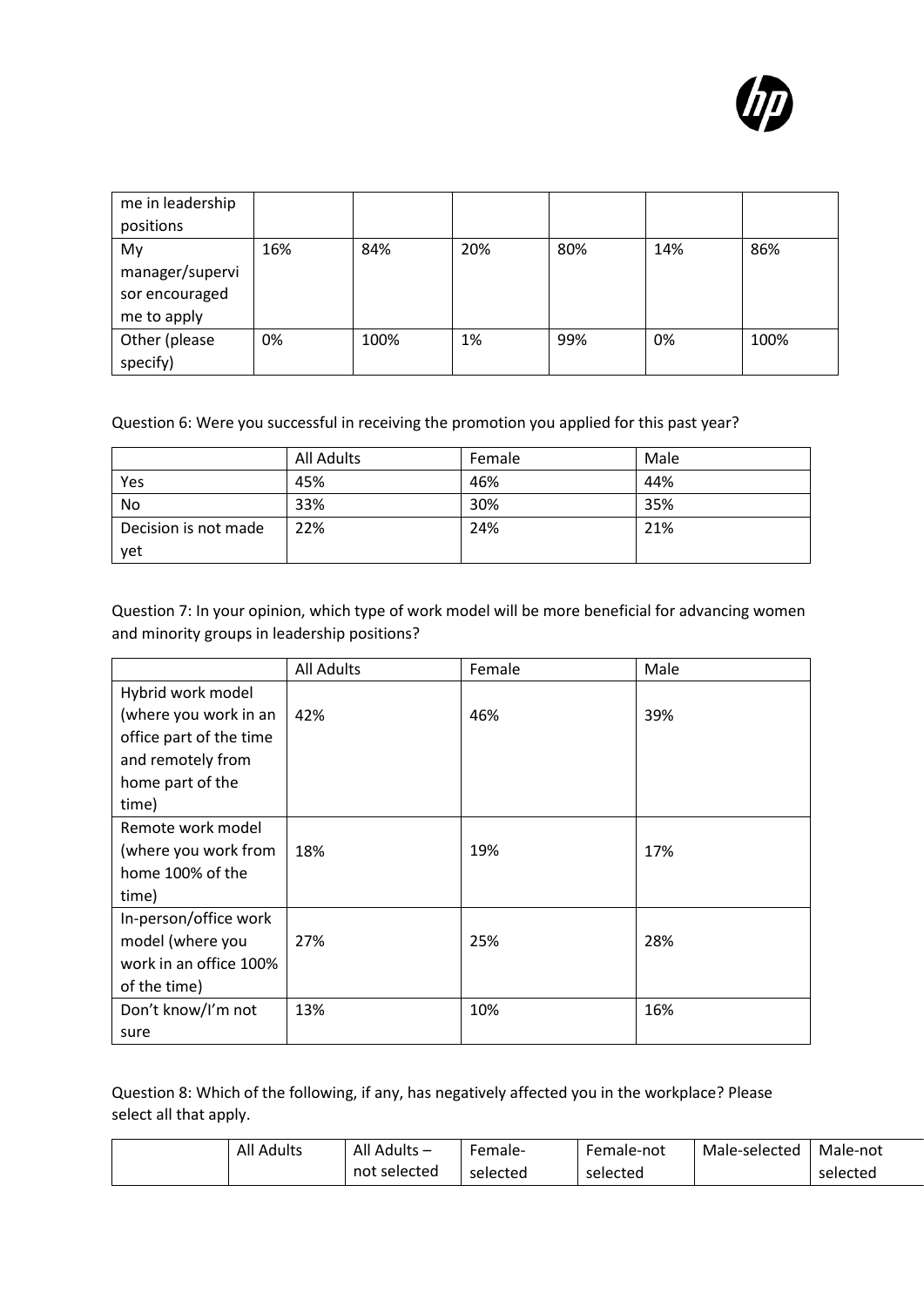

| Ageism         | 4%  | 96% | 2%  | 98% | 4%  | 96% |
|----------------|-----|-----|-----|-----|-----|-----|
| Reverse        | 2%  | 98% | 2%  | 98% | 2%  | 98% |
| ageism         |     |     |     |     |     |     |
| Sexism         | 7%  | 93% | 11% | 89% | 5%  | 95% |
| Racism         | 7%  | 93% | 6%  | 94% | 7%  | 93% |
| Disability     | 6%  | 94% | 3%  | 97% | 8%  | 92% |
| discrimination |     |     |     |     |     |     |
| Imposter       | 3%  | 97% | 2%  | 98% | 4%  | 96% |
| syndrome       |     |     |     |     |     |     |
| Caregiver bias | 2%  | 98% | 2%  | 98% | 2%  | 98% |
| Sexual         | 5%  | 95% | 4%  | 96% | 5%  | 95% |
| orientation    |     |     |     |     |     |     |
| discrimination |     |     |     |     |     |     |
| Pay cuts due   | 37% | 63% | 33% | 67% | 40% | 60% |
| to COVID-19    |     |     |     |     |     |     |
| <b>Burnout</b> | 22% | 78% | 23% | 77% | 22% | 78% |
| Mental health  | 4%  | 96% | 3%  | 97% | 5%  | 95% |
| discrimination |     |     |     |     |     |     |
| Other (please  | 1%  | 99% | 2%  | 98% | 1%  | 99% |
| specify)       |     |     |     |     |     |     |
| None of the    | 36% | 64% | 38% | 62% | 34% | 66% |
| above          |     |     |     |     |     |     |

Question 9: How much do you agree or disagree with the following statement? My company is making more efforts in combating discrimination towards gender in the workplace than in the past.

|                       | <b>All Adults</b> | Female | Male |
|-----------------------|-------------------|--------|------|
| Strongly agree        | 45%               | 46%    | 45%  |
| Somewhat agree        | 22%               | 21%    | 23%  |
| Neutral/Neither agree | 16%               | 13%    | 18%  |
| nor disagree          |                   |        |      |
| Somewhat disagree     | 5%                | 8%     | 3%   |
| Strongly disagree     | 4%                | 5%     | 4%   |
| Don't know/No         | 7%                | 8%     | 7%   |
| opinion               |                   |        |      |

Question 10: How much do you agree or disagree with the following statement? My company's efforts to advance diversity, equity and inclusion have waned since 2020.

|                | <b>All Adults</b> | Female | Male |
|----------------|-------------------|--------|------|
| Strongly agree | 27%               | 24%    | 28%  |
| Somewhat agree | 22%               | 22%    | 21%  |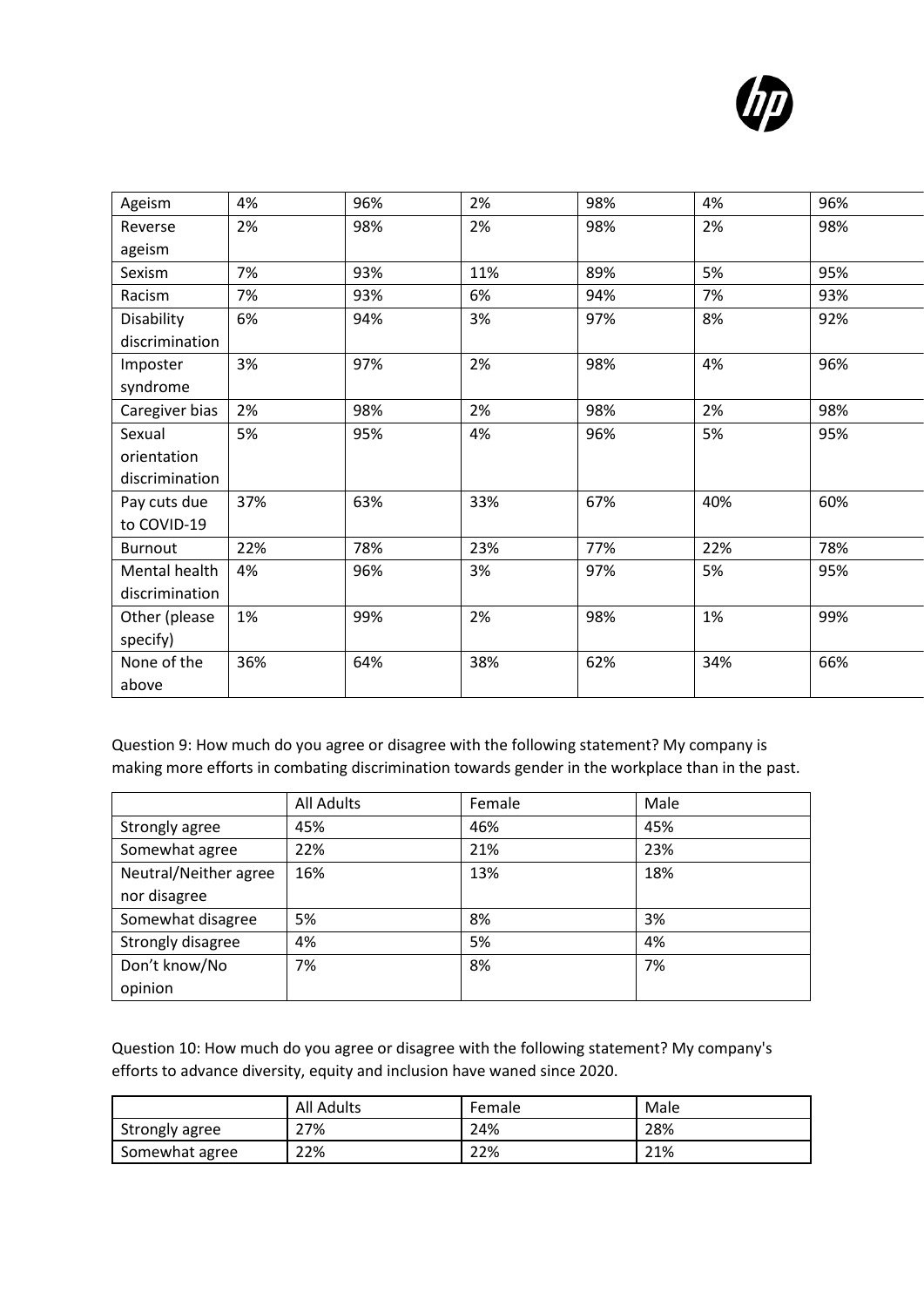

| Neutral/Neither agree<br>nor disagree | 23% | 26% | 20% |
|---------------------------------------|-----|-----|-----|
| Somewhat disagree                     | 10% | 11% | 10% |
| Strongly disagree                     | 11% | 9%  | 12% |
| Don't know/No<br>opinion              | 8%  | 7%  | 9%  |

# <span id="page-17-0"></span>**United Kingdom (UK) Data Set**

Question 1: Do you plan to leave your company this year?

Response:

|                    | <b>All Adults</b> | Female | Male |
|--------------------|-------------------|--------|------|
| Yes                | 7%                | 5%     | 8%   |
| No                 | 38%               | 34%    | 43%  |
| Maybe              | 10%               | 8%     | 13%  |
| I am currently not | 45%               | 53%    | 36%  |
| working            |                   |        |      |

Question 2: For those who answered yes: what can your company do to retain you? Pick top 3 options.

|                                                                                                                 | All<br>Adults-<br>selected | All<br>Adults-<br>Not<br>selected | Female-<br>Selected | Female-<br>Not<br>Selected | Male-<br>Selected | Male-Not<br>selected |
|-----------------------------------------------------------------------------------------------------------------|----------------------------|-----------------------------------|---------------------|----------------------------|-------------------|----------------------|
| Offer me a higher<br>salary/wage                                                                                | 59%                        | 41%                               | 63%                 | 37%                        | 55%               | 45%                  |
| Provide me with an<br>opportunity to be<br>promoted or work<br>on another team<br>that I express<br>interest in | 26%                        | 74%                               | 30%                 | 70%                        | 22%               | 78%                  |
| Change my<br>manager                                                                                            | 14%                        | 86%                               | 8%                  | 92%                        | 19%               | 81%                  |
| Offer more<br>flexibility on how,<br>when and where I<br>work                                                   | 33%                        | 67%                               | 29%                 | 71%                        | 35%               | 65%                  |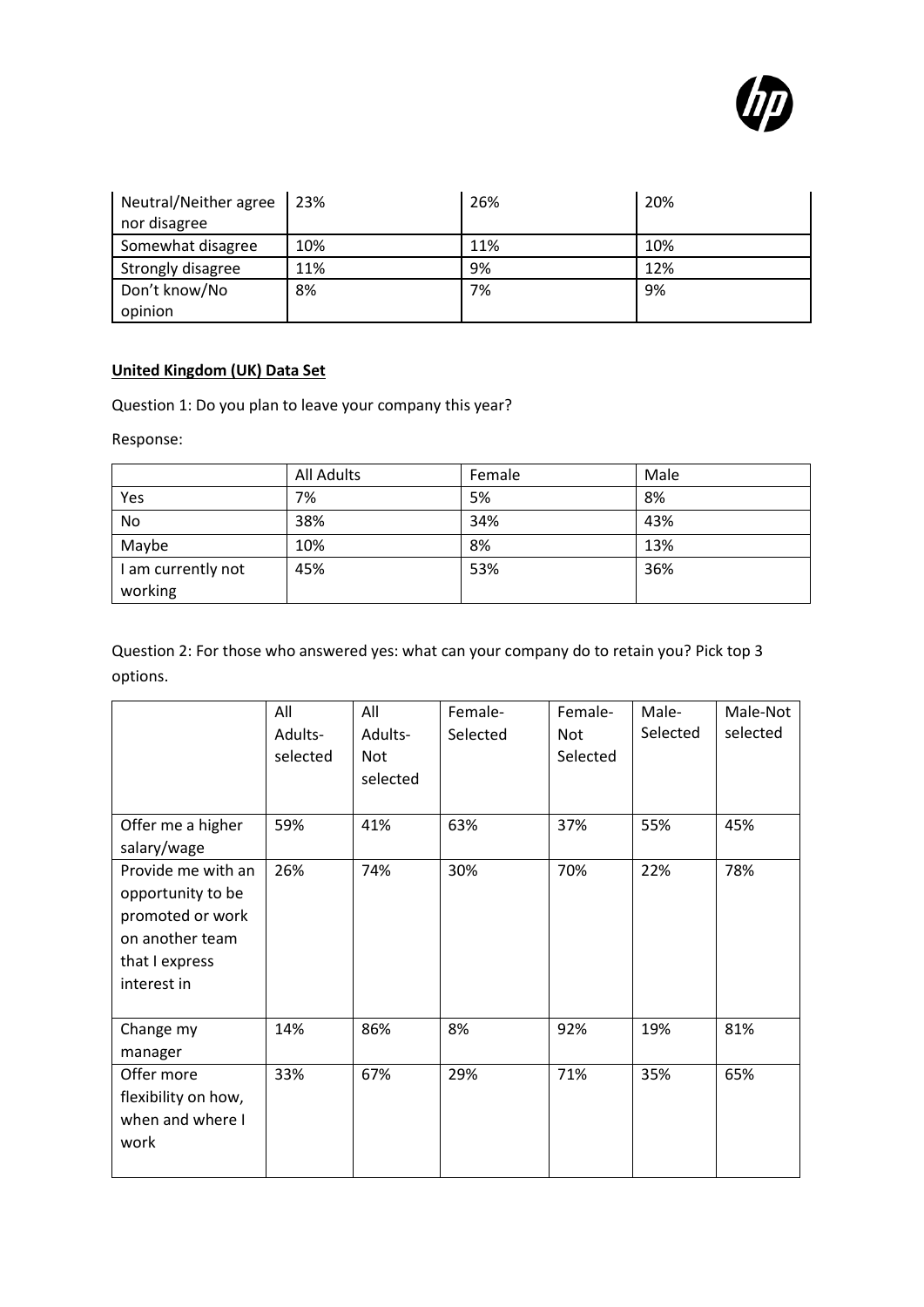

| Better work-and-<br>life balance                                                        | 46% | 54% | 42% | 58% | 49% | 51% |
|-----------------------------------------------------------------------------------------|-----|-----|-----|-----|-----|-----|
| Transform<br>company culture<br>and take more<br>actions on<br>corporate<br>citizenship | 9%  | 91% | 5%  | 95% | 12% | 88% |
| Other, please<br>specify:                                                               | 7%  | 93% | 10% | 90% | 6%  | 94% |

Question 3: For those who answered no: what are the top reasons you want to stay? Pick top 3 reasons.

|                                                                            | All Adults- | Adults-Not | Female-  | Female-Not | Male-    | Male-Not |
|----------------------------------------------------------------------------|-------------|------------|----------|------------|----------|----------|
|                                                                            | selected    | Selected   | Selected | selected   | Selected | selected |
| I am<br>recognized<br>for my<br>contribution<br>S                          | 21%         | 79%        | 19%      | 81%        | 23%      | 77%      |
| I have a<br>strong<br>sense of<br>inclusion<br>and<br>belonging at<br>work | 25%         | 75%        | 27%      | 73%        | 23%      | 77%      |
| I have<br>opportuniti<br>es to grow                                        | 24%         | 76%        | 27%      | 73%        | 21%      | 79%      |
| My<br>company's<br>values are<br>aligned with<br>my personal<br>values     | 17%         | 83%        | 17%      | 83%        | 16%      | 84%      |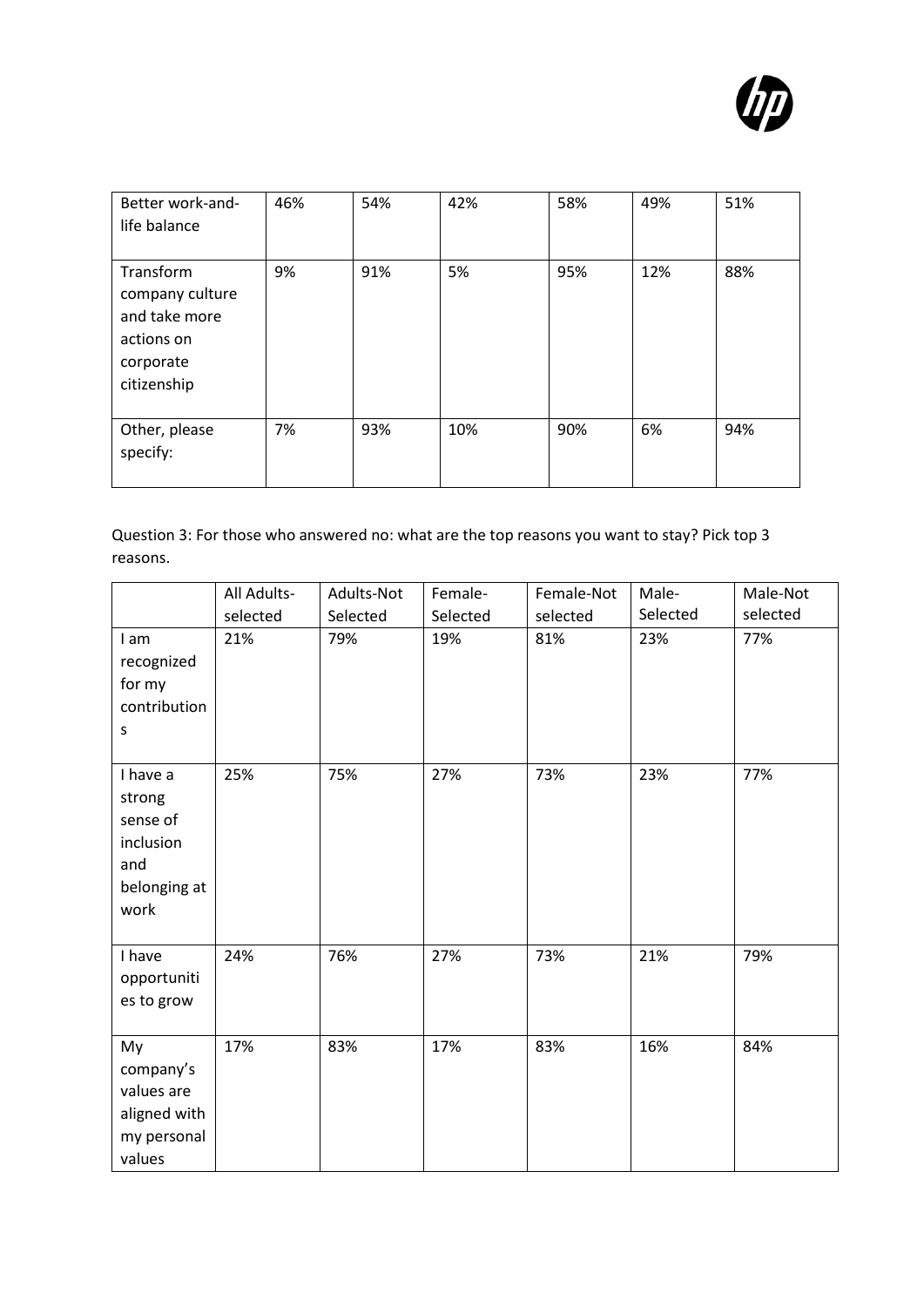

| I have<br>flexibility to<br>manage<br>work and<br>life               | 43% | 57% | 46% | 54% | 41% | 59% |
|----------------------------------------------------------------------|-----|-----|-----|-----|-----|-----|
| My<br>company is<br>financially<br>stable                            | 32% | 68% | 26% | 74% | 38% | 62% |
| This is not a<br>good time<br>for a career<br>change                 | 40% | 60% | 47% | 53% | 35% | 65% |
| I have a<br>very<br>competitive<br>total<br>compensati<br>on package | 12% | 88% | 10% | 90% | 13% | 87% |
| Other,<br>please<br>specify:                                         | 6%  | 94% | 5%  | 95% | 7%  | 93% |

Question 4: Did you apply for or express interest in being promoted within your company over the past year?:

|     | <b>All Adults</b> | Female | Male |
|-----|-------------------|--------|------|
| Yes | 29%               | 32%    | 26%  |
| No  | 71%               | 68%    | 74%  |

Question 5: You mentioned that you applied for or expressed interest in being promoted within your company in the past year. Why did you decide to apply or express interest in being promoted? Please select all that apply.

| All Adults- | All Adults- | Female-  | Female-not | Male-    | Male- not |
|-------------|-------------|----------|------------|----------|-----------|
| Selected    | <b>Not</b>  | selected | selected   | selected | selected  |
|             | Selected    |          |            |          |           |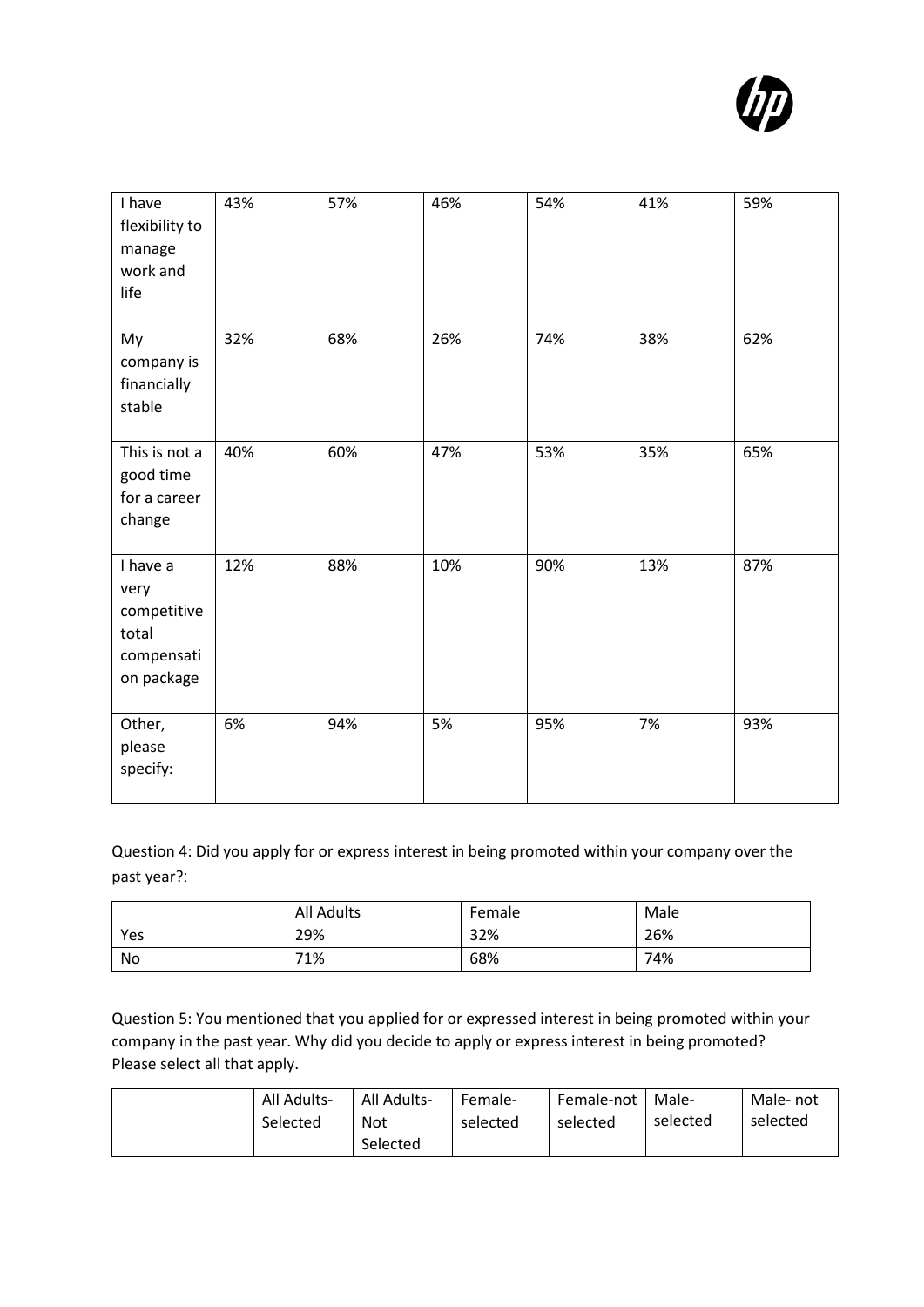

| I feel ready to<br>take on more | 36% | 64% | 36% | 64% | 35% | 65% |
|---------------------------------|-----|-----|-----|-----|-----|-----|
| responsibility                  |     |     |     |     |     |     |
| within my                       |     |     |     |     |     |     |
| company                         |     |     |     |     |     |     |
| I am already                    | 29% | 71% | 23% | 77% | 34% | 66% |
| doing higher-                   |     |     |     |     |     |     |
| level tasks                     |     |     |     |     |     |     |
| outside my role                 |     |     |     |     |     |     |
| I want to be a                  | 15% | 85% | 11% | 89% | 19% | 81% |
| part of larger                  |     |     |     |     |     |     |
| decisions that                  |     |     |     |     |     |     |
| significantly                   |     |     |     |     |     |     |
| impact the                      |     |     |     |     |     |     |
| company                         |     |     |     |     |     |     |
| I want to be                    | 36% | 64% | 46% | 54% | 26% | 74% |
| recognized for                  |     |     |     |     |     |     |
| my effort and                   |     |     |     |     |     |     |
| performance                     |     |     |     |     |     |     |
| within my                       |     |     |     |     |     |     |
| company                         |     |     |     |     |     |     |
| I would like an                 | 44% | 56% | 53% | 47% | 36% | 64% |
| increase in my                  |     |     |     |     |     |     |
| income/salary                   |     |     |     |     |     |     |
| It aligns with my               | 34% | 66% | 40% | 60% | 29% | 71% |
| career goals of                 |     |     |     |     |     |     |
| advancing within                |     |     |     |     |     |     |
| my company                      |     |     |     |     |     |     |
| I do not feel                   | 17% | 83% | 19% | 81% | 15% | 85% |
| challenged                      |     |     |     |     |     |     |
| enough in my                    |     |     |     |     |     |     |
| current role                    |     |     |     |     |     |     |
| I want to see                   | 17% | 83% | 15% | 85% | 20% | 80% |
| more people like                |     |     |     |     |     |     |
| me in leadership                |     |     |     |     |     |     |
| positions                       |     |     |     |     |     |     |
| My                              | 19% | 81% | 23% | 77% | 16% | 84% |
| manager/supervi                 |     |     |     |     |     |     |
| sor encouraged                  |     |     |     |     |     |     |
| me to apply                     |     |     |     |     |     |     |
| Other (please                   | N/A | N/A | N/A | N/A | N/A | N/A |
| specify)                        |     |     |     |     |     |     |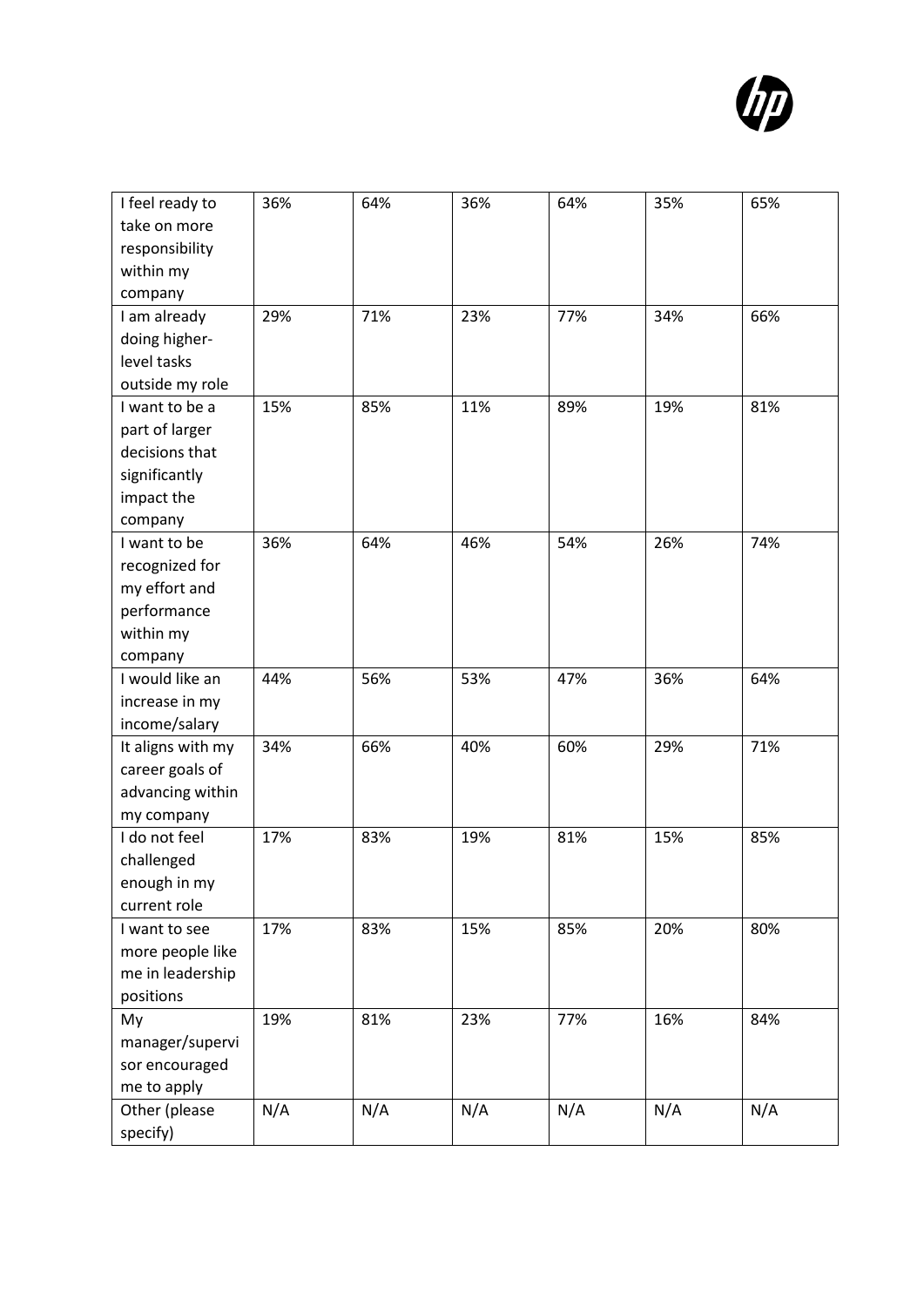

|  | Question 6: Were you successful in receiving the promotion you applied for this past year? |  |  |  |  |
|--|--------------------------------------------------------------------------------------------|--|--|--|--|
|--|--------------------------------------------------------------------------------------------|--|--|--|--|

|                      | <b>All Adults</b> | Female | Male |
|----------------------|-------------------|--------|------|
| Yes                  | 61%               | 63%    | 60%  |
| No                   | 26%               | 23%    | 28%  |
| Decision is not made | 13%               | 14%    | 12%  |
| yet                  |                   |        |      |

Question 7: In your opinion, which type of work model will be more beneficial for advancing women and minority groups in leadership positions?

|                                                                                                                         | <b>All Adults</b> | Female | Male |
|-------------------------------------------------------------------------------------------------------------------------|-------------------|--------|------|
| Hybrid work model<br>(where you work in an<br>office part of the time<br>and remotely from<br>home part of the<br>time) | 38%               | 45%    | 33%  |
| Remote work model<br>(where you work from<br>home 100% of the<br>time)                                                  | 13%               | 12%    | 14%  |
| In-person/office work<br>model (where you<br>work in an office 100%<br>of the time)                                     | 28%               | 23%    | 32%  |
| Don't know/I'm not<br>sure                                                                                              | 20%               | 20%    | 20%  |

Question 8: Which of the following, if any, has negatively affected you in the workplace? Please select all that apply.

|                                         | <b>All Adults</b> | All Adults -<br>not selected | Female-<br>selected | Female-not<br>selected | Male-selected | Male-not<br>selected |
|-----------------------------------------|-------------------|------------------------------|---------------------|------------------------|---------------|----------------------|
| Ageism                                  | 10%               | 90%                          | 7%                  | 93%                    | 12%           | 88%                  |
| Reverse<br>ageism                       | 3%                | 97%                          | 4%                  | 96%                    | 3%            | 97%                  |
| Sexism                                  | 8%                | 92%                          | 10%                 | 90%                    | 6%            | 94%                  |
| Racism                                  | 9%                | 91%                          | 4%                  | 96%                    | 13%           | 87%                  |
| Disability<br>discrimination            | 8%                | 92%                          | 3%                  | 97%                    | 11%           | 89%                  |
| Imposter<br>syndrome                    | 6%                | 94%                          | 8%                  | 92%                    | 6%            | 94%                  |
| Caregiver bias                          | 4%                | 96%                          | 2%                  | 92%                    | 5%            | 95%                  |
| Sexual<br>orientation<br>discrimination | 4%                | 96%                          | 3%                  | 97%                    | 4%            | 96%                  |
| Pay cuts due<br>to COVID-19             | 17%               | 83%                          | 16%                 | 84%                    | 19%           | 81%                  |
| <b>Burnout</b>                          | 20%               | 80%                          | 24%                 | 76%                    | 18%           | 82%                  |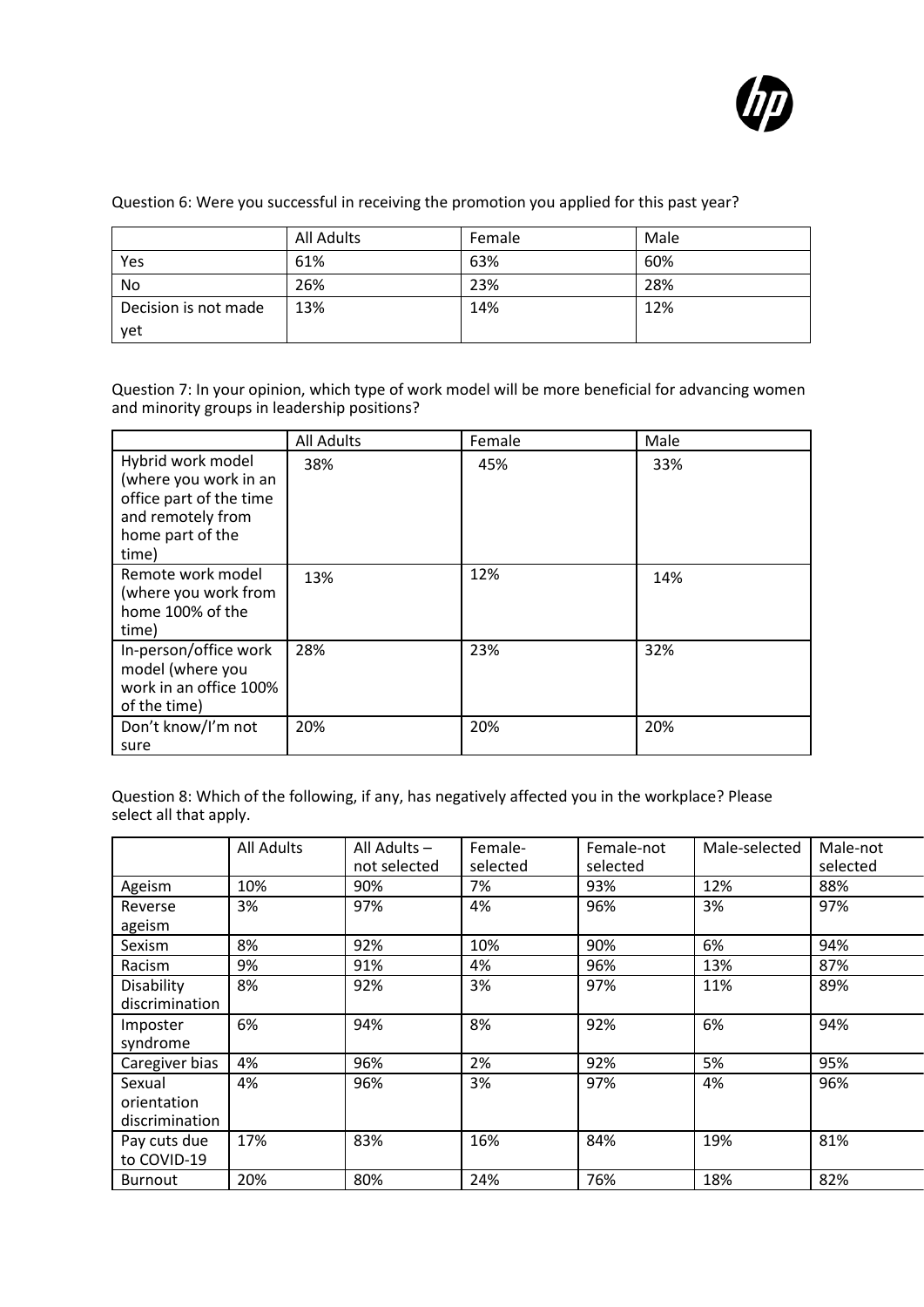

| Mental health  | 11% | 89% | 10% | 90% | 11% | 89% |
|----------------|-----|-----|-----|-----|-----|-----|
| discrimination |     |     |     |     |     |     |
| Other (please  | 1%  | 99% | 1%  | 99% | 1%  | 99% |
| specify)       |     |     |     |     |     |     |
| None of the    | 48% | 52% | 48% | 52% | 48% | 52% |
| above          |     |     |     |     |     |     |

Question 9: How much do you agree or disagree with the following statement? My company is making more efforts in combating discrimination towards gender in the workplace than in the past.

|                       | <b>All Adults</b> | Female | Male |
|-----------------------|-------------------|--------|------|
| Strongly agree        | 19%               | 15%    | 21%  |
| Somewhat agree        | 27%               | 33%    | 24%  |
| Neutral/Neither agree | 32%               | 32%    | 31%  |
| nor disagree          |                   |        |      |
| Somewhat disagree     | 5%                | 6%     | 5%   |
| Strongly disagree     | 3%                | 1%     | 5%   |
| Don't know/No         | 14%               | 13%    | 14%  |
| opinion               |                   |        |      |

Question 10: How much do you agree or disagree with the following statement? My company's efforts to advance diversity, equity and inclusion have waned since 2020.

|                       | <b>All Adults</b> | Female | Male |
|-----------------------|-------------------|--------|------|
| Strongly agree        | 10%               | 6%     | 12%  |
| Somewhat agree        | 23%               | 24%    | 22%  |
| Neutral/Neither agree | 33%               | 32%    | 33%  |
| nor disagree          |                   |        |      |
| Somewhat disagree     | 11%               | 12%    | 10%  |
| Strongly disagree     | 9%                | 10%    | 8%   |
| Don't know/No         | 16%               | 16%    | 15%  |
| opinion               |                   |        |      |

#### <span id="page-22-0"></span>**India Data Set**

*\* Top box acquiescence is common in India based on prior Morning Consult surveys and internal research. Acquiescence bias means the tendency for respondents to agree with research statements, and as a high acquiescence country results in India often stand out compared to other markets and should be interpreted with that respondent tendency in mind.*

Question 1: Do you plan to leave your company this year?

#### Response:

|       | All Adults | Female | Male |
|-------|------------|--------|------|
| Yes   | 27%        | 40%    | 15%  |
| No    | 40%        | 39%    | 40%  |
| Maybe | 8%         | 6%     | 10%  |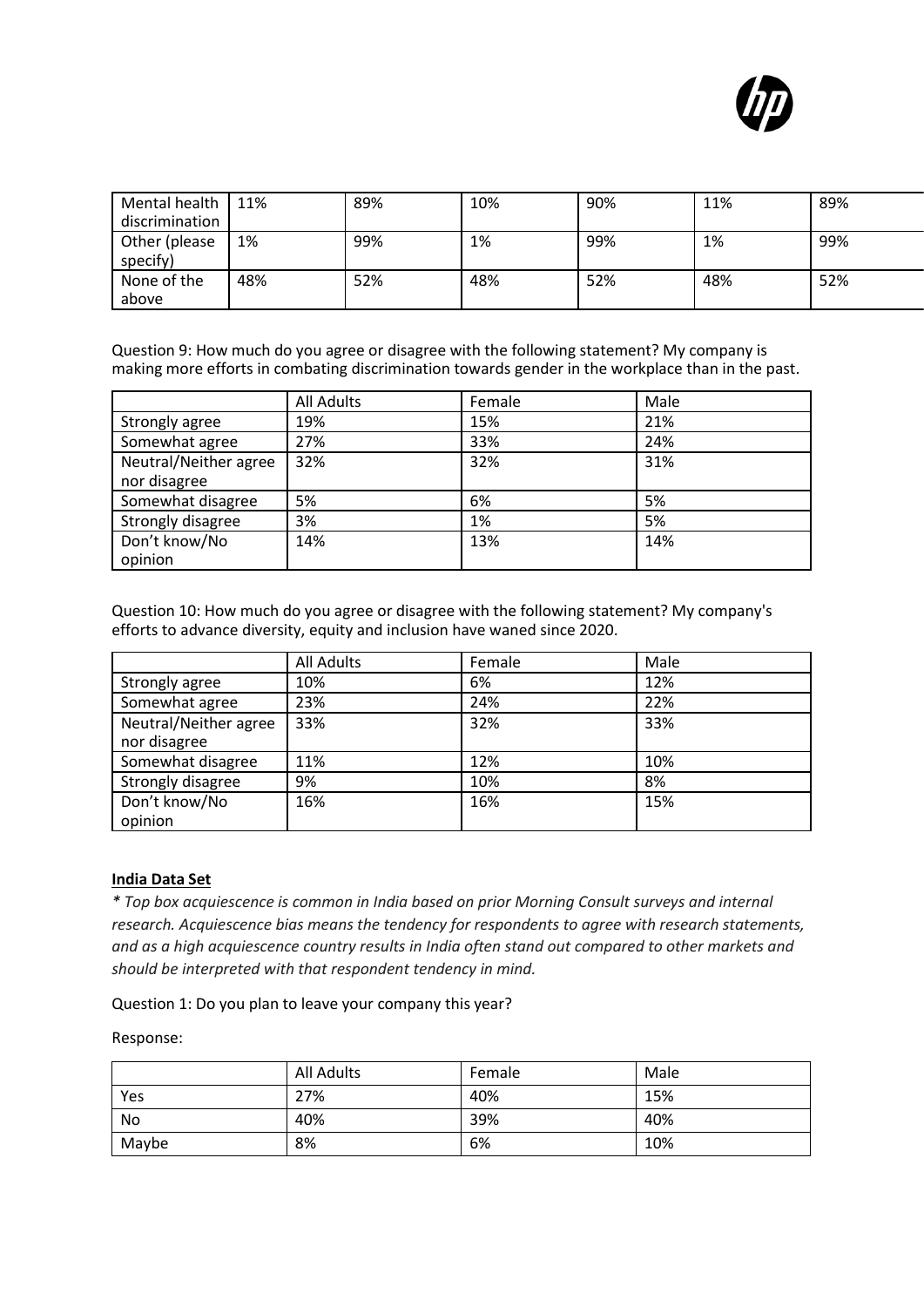

| I am currently not | 26% | 15% | 36% |
|--------------------|-----|-----|-----|
| working            |     |     |     |

Question 2: For those who answered yes: what can your company do to retain you? Pick top 3 options.

|                                                                                                                 | All<br>Adults-<br>selected | All<br>Adults-<br>Not<br>selected | Male-<br>Selected | Male-Not<br>selected | Female-<br>Selected | Female-<br>Not<br>Selected |
|-----------------------------------------------------------------------------------------------------------------|----------------------------|-----------------------------------|-------------------|----------------------|---------------------|----------------------------|
| Offer me a higher<br>salary/wage                                                                                | 35%                        | 65%                               | 45%               | 55%                  | 29%                 | 71%                        |
| Provide me with an<br>opportunity to be<br>promoted or work<br>on another team<br>that I express<br>interest in | 50%                        | 50%                               | 59%               | 41%                  | 45%                 | 55%                        |
| Change my<br>manager                                                                                            | 27%                        | 73%                               | 17%               | 83%                  | 32%                 | 68%                        |
| Offer more<br>flexibility on how,<br>when and where I<br>work                                                   | 53%                        | 47%                               | 48%               | 52%                  | 56%                 | 44%                        |
| Better work-and-<br>life balance                                                                                | 31%                        | 69%                               | 42%               | 58%                  | 25%                 | 75%                        |
| Transform<br>company culture<br>and take more<br>actions on<br>corporate<br>citizenship                         | 42%                        | 58%                               | 34%               | 66%                  | 46%                 | 54%                        |
| Other, please<br>specify:                                                                                       | 1%                         | 99%                               | 3%                | 97%                  | 0%                  | 100%                       |

Question 3: For those who answered no: what are the top reasons you want to stay? Pick top 3 reasons.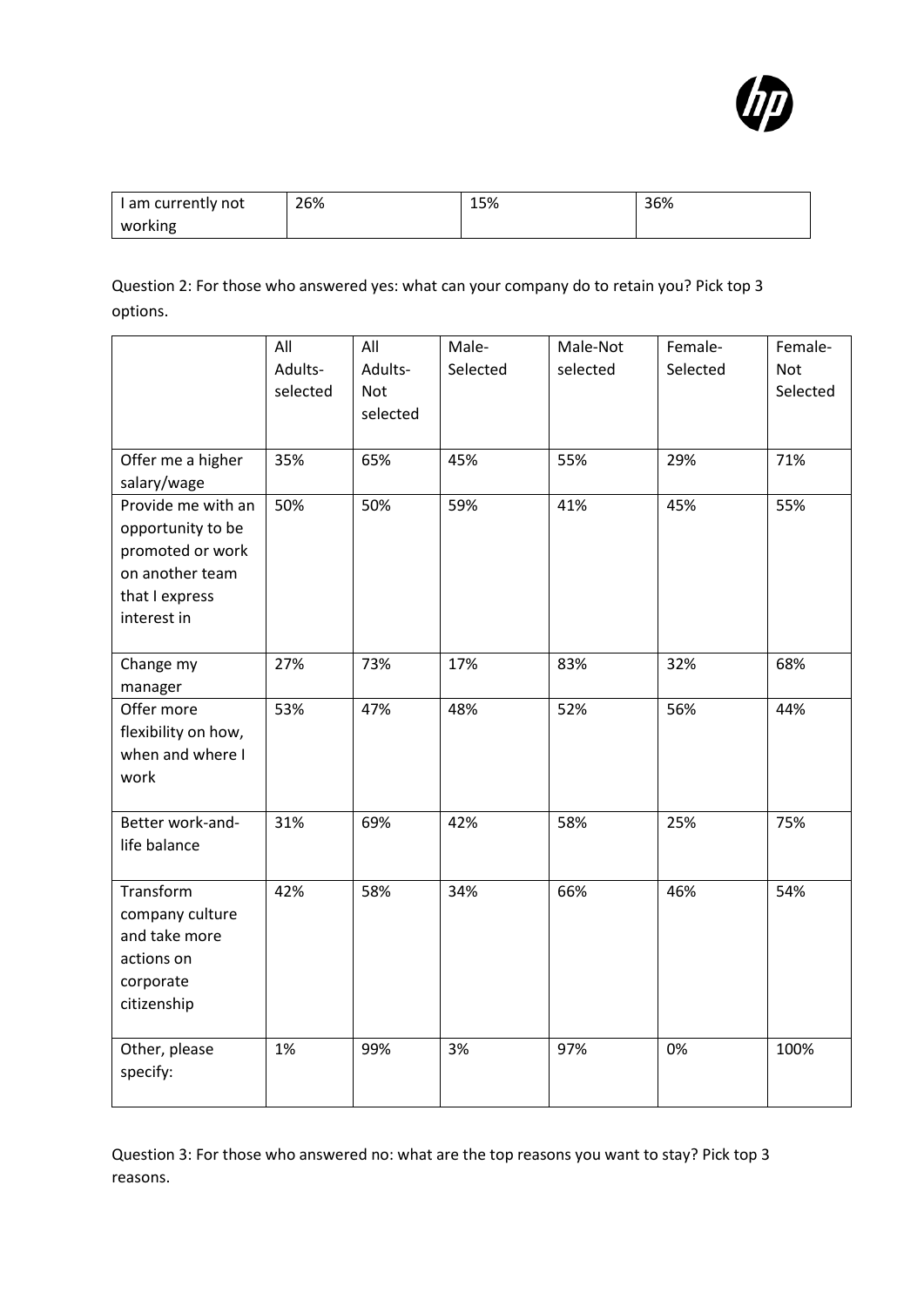

|                                                                            | All Adults-<br>selected | Adults-Not<br>Selected | Male-<br>Selected | Male-Not<br>selected | Female-<br>Selected | Female-Not<br>selected |
|----------------------------------------------------------------------------|-------------------------|------------------------|-------------------|----------------------|---------------------|------------------------|
| I am<br>recognized<br>for my<br>contribution<br>S                          | 24%                     | 76%                    | 18%               | 82%                  | 31%                 | 69%                    |
| I have a<br>strong<br>sense of<br>inclusion<br>and<br>belonging at<br>work | 32%                     | 68%                    | 27%               | 73%                  | 37%                 | 63%                    |
| I have<br>opportuniti<br>es to grow                                        | 44%                     | 56%                    | 42%               | 58%                  | 46%                 | 54%                    |
| My<br>company's<br>values are<br>aligned with<br>my personal<br>values     | 24%                     | 76%                    | 21%               | 79%                  | 27%                 | 73%                    |
| I have<br>flexibility to<br>manage<br>work and<br>life                     | 28%                     | 72%                    | 21%               | 79%                  | 35%                 | 65%                    |
| My<br>company is<br>financially<br>stable                                  | 39%                     | 61%                    | 34%               | 66%                  | 44%                 | 56%                    |
| This is not a<br>good time<br>for a career<br>change                       | 32%                     | 68%                    | 45%               | 55%                  | 18%                 | 82%                    |
| I have a<br>very                                                           | 29%                     | 71%                    | 31%               | 69%                  | 28%                 | 72%                    |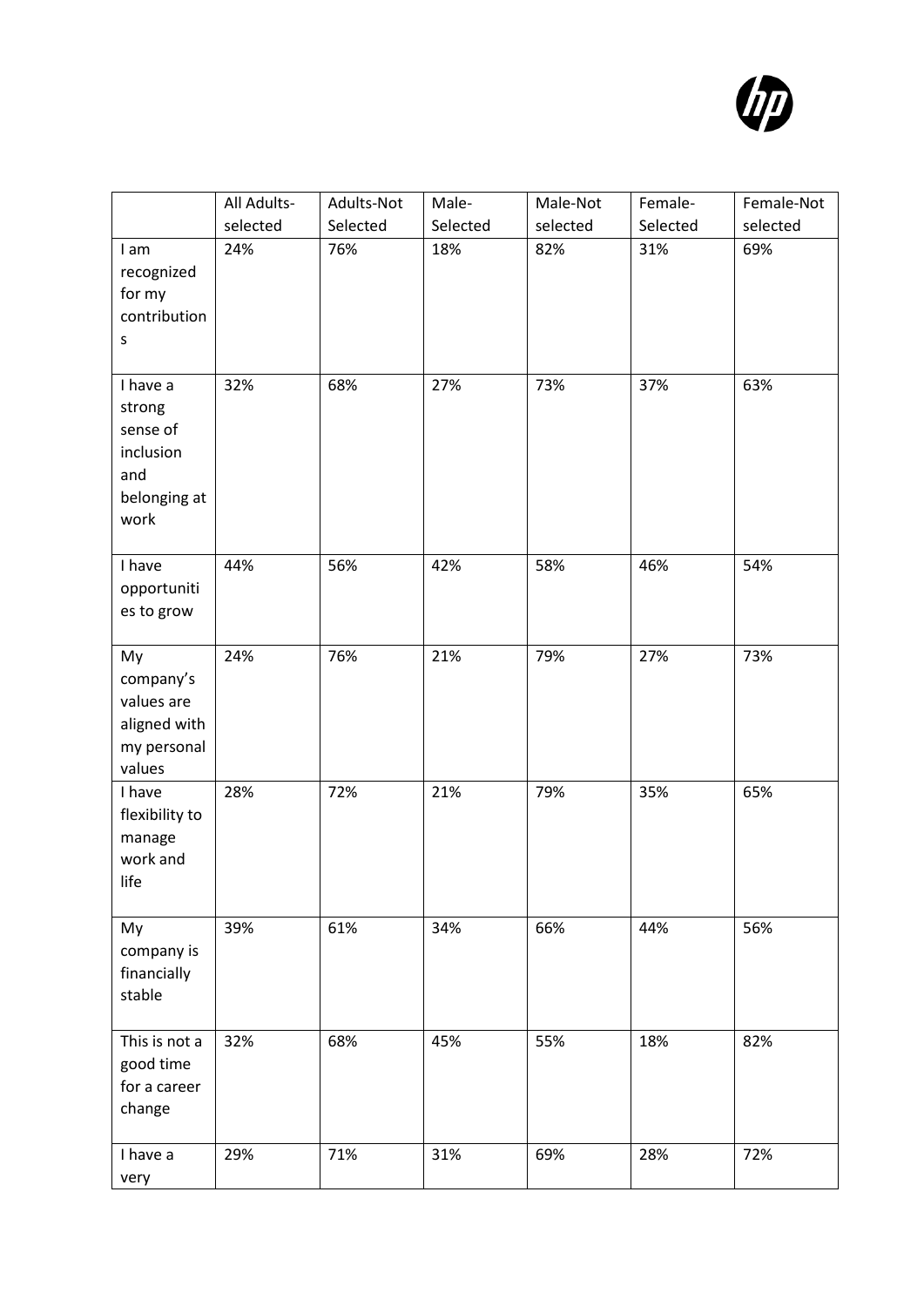| competitive<br>total<br>compensati<br>on package |    |     |    |     |    |      |
|--------------------------------------------------|----|-----|----|-----|----|------|
| Other,<br>please<br>specify:                     | 2% | 98% | 3% | 97% | 0% | 100% |

Question 4: Did you apply for or express interest in being promoted within your company over the past year?:

|     | <b>All Adults</b> | Female | Male |
|-----|-------------------|--------|------|
| Yes | 80%               | 90%    | 67%  |
| No  | 20%               | 10%    | 33%  |

Question 5: You mentioned that you applied for or expressed interest in being promoted within your company in the past year. Why did you decide to apply or express interest in being promoted? Please select all that apply.

|                 | All Adults- | All Adults- | Male-    | Male-not | Female-  | Female-not |
|-----------------|-------------|-------------|----------|----------|----------|------------|
|                 | Selected    | Not         | selected | selected | selected | selected   |
|                 |             | Selected    |          |          |          |            |
| I feel ready to | 38%         | 62%         | 44%      | 56%      | 35%      | 65%        |
| take on more    |             |             |          |          |          |            |
| responsibility  |             |             |          |          |          |            |
| within my       |             |             |          |          |          |            |
| company         |             |             |          |          |          |            |
| I am already    | 33%         | 67%         | 32%      | 68%      | 33%      | 67%        |
| doing higher-   |             |             |          |          |          |            |
| level tasks     |             |             |          |          |          |            |
| outside my role |             |             |          |          |          |            |
| I want to be a  | 37%         | 63%         | 45%      | 55%      | 33%      | 67%        |
| part of larger  |             |             |          |          |          |            |
| decisions that  |             |             |          |          |          |            |
| significantly   |             |             |          |          |          |            |
| impact the      |             |             |          |          |          |            |
| company         |             |             |          |          |          |            |
| I want to be    | 36%         | 64%         | 37%      | 63%      | 35%      | 65%        |
| recognized for  |             |             |          |          |          |            |
| my effort and   |             |             |          |          |          |            |
| performance     |             |             |          |          |          |            |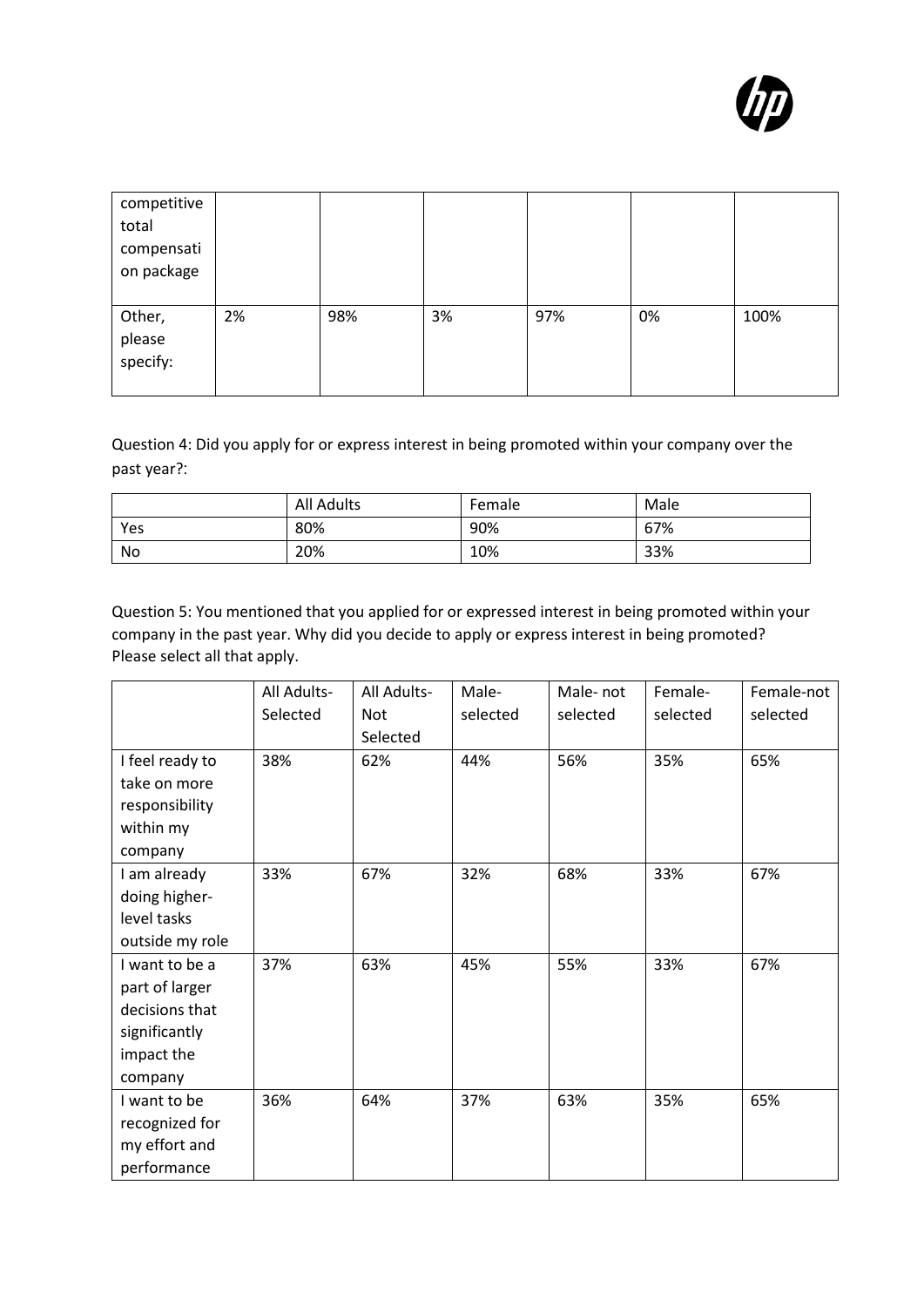

| within my         |     |      |     |      |             |      |
|-------------------|-----|------|-----|------|-------------|------|
| company           |     |      |     |      |             |      |
| I would like an   | 35% | 65%  | 46% | 54%  | 28%         | 72%  |
| increase in my    |     |      |     |      |             |      |
| income/salary     |     |      |     |      |             |      |
| It aligns with my | 34% | 66%  | 35% | 65%  | 33%         | 67%  |
| career goals of   |     |      |     |      |             |      |
| advancing within  |     |      |     |      |             |      |
| my company        |     |      |     |      |             |      |
| I do not feel     | 27% | 73%  | 25% | 75%  | 28%         | 72%  |
| challenged        |     |      |     |      |             |      |
| enough in my      |     |      |     |      |             |      |
| current role      |     |      |     |      |             |      |
| I want to see     | 28% | 72%  | 24% | 76%  | 30%         | 70%  |
| more people like  |     |      |     |      |             |      |
| me in leadership  |     |      |     |      |             |      |
| positions         |     |      |     |      |             |      |
| My                | 35% | 65%  | 30% | 70%  | 38%         | 62%  |
| manager/supervi   |     |      |     |      |             |      |
| sor encouraged    |     |      |     |      |             |      |
| me to apply       |     |      |     |      |             |      |
| Other (please     | 0   | 100% | 0   | 100% | $\mathbf 0$ | 100% |
| specify)          |     |      |     |      |             |      |

Question 6: Were you successful in receiving the promotion you applied for this past year?

|                      | All Adults | Female | Male |
|----------------------|------------|--------|------|
| Yes                  | 83%        | 92%    | 68%  |
| No                   | 8%         | 5%     | 13%  |
| Decision is not made | 8%         | 2%     | 19%  |
| yet                  |            |        |      |

Question 7: In your opinion, which type of work model will be more beneficial for advancing women and minority groups in leadership positions?

|                         | All Adults | Female | Male |
|-------------------------|------------|--------|------|
| Hybrid work model       | 32%        | 31%    | 34%  |
| (where you work in an   |            |        |      |
| office part of the time |            |        |      |
| and remotely from       |            |        |      |
| home part of the        |            |        |      |
| time)                   |            |        |      |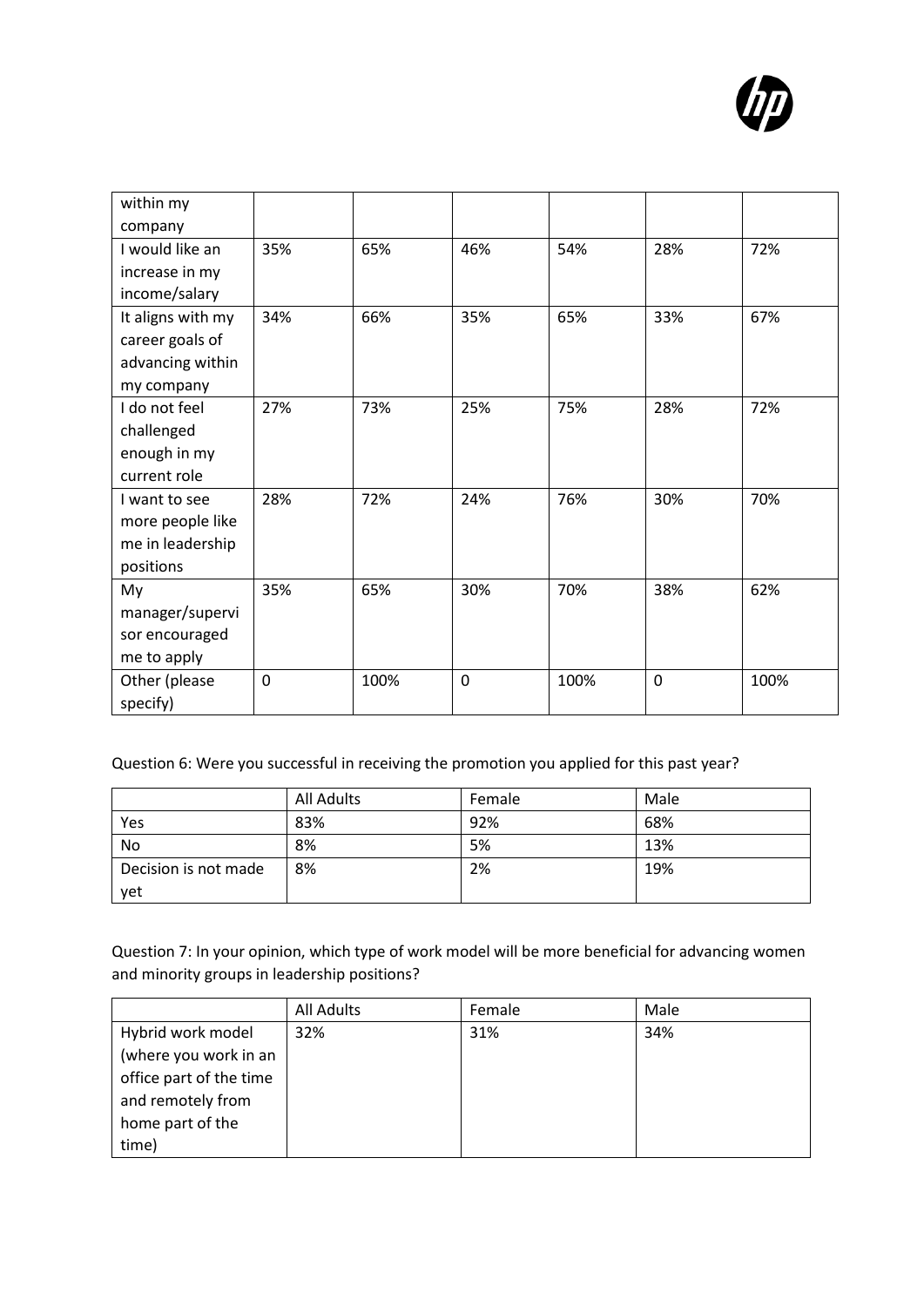

| Remote work model      | 29% | 27% | 31% |
|------------------------|-----|-----|-----|
| (where you work from   |     |     |     |
| home 100% of the       |     |     |     |
| time)                  |     |     |     |
| In-person/office work  | 35% | 40% | 29% |
| model (where you       |     |     |     |
| work in an office 100% |     |     |     |
| of the time)           |     |     |     |
| Don't know/I'm not     | 4%  | 2%  | 6%  |
| sure                   |     |     |     |

Question 8: Which of the following, if any, has negatively affected you in the workplace? Please select all that apply.

|                | All Adults- | All Adults-  | Female-  | Female-not | Male-    | Male-not |
|----------------|-------------|--------------|----------|------------|----------|----------|
|                | selected    | not selected | selected | selected   | selected | selected |
| Ageism         | 26%         | 74%          | 24%      | 76%        | 29%      | 71%      |
| Reverse        | 16%         | 84%          | 16%      | 84%        | 15%      | 85%      |
| ageism         |             |              |          |            |          |          |
| Sexism         | 22%         | 78%          | 22%      | 78%        | 21%      | 79%      |
| Racism         | 26%         | 74%          | 27%      | 73%        | 25%      | 75%      |
| Disability     | 20%         | 80%          | 23%      | 77%        | 16%      | 84%      |
| discriminati   |             |              |          |            |          |          |
| on             |             |              |          |            |          |          |
| Imposter       | 20%         | 80%          | 19%      | 81%        | 21%      | 79%      |
| syndrome       |             |              |          |            |          |          |
| Caregiver      | 23%         | 77%          | 18%      | 82%        | 29%      | 71%      |
| bias           |             |              |          |            |          |          |
| Sexual         | 19%         | 81%          | 20%      | 80%        | 18%      | 82%      |
| orientation    |             |              |          |            |          |          |
| discriminati   |             |              |          |            |          |          |
| on             |             |              |          |            |          |          |
| Pay cuts       | 47%         | 53%          | 40%      | 60%        | 56%      | 44%      |
| due to         |             |              |          |            |          |          |
| COVID-19       |             |              |          |            |          |          |
| <b>Burnout</b> | 18%         | 82%          | 19%      | 81%        | 17%      | 83%      |
| Mental         | 23%         | 77%          | 26%      | 74%        | 19%      | 81%      |
| health         |             |              |          |            |          |          |
| discriminati   |             |              |          |            |          |          |
| on             |             |              |          |            |          |          |
| Other          | 1%          | 99%          | 0%       | 100%       | 1%       | 99%      |
| (please        |             |              |          |            |          |          |
| specify)       |             |              |          |            |          |          |